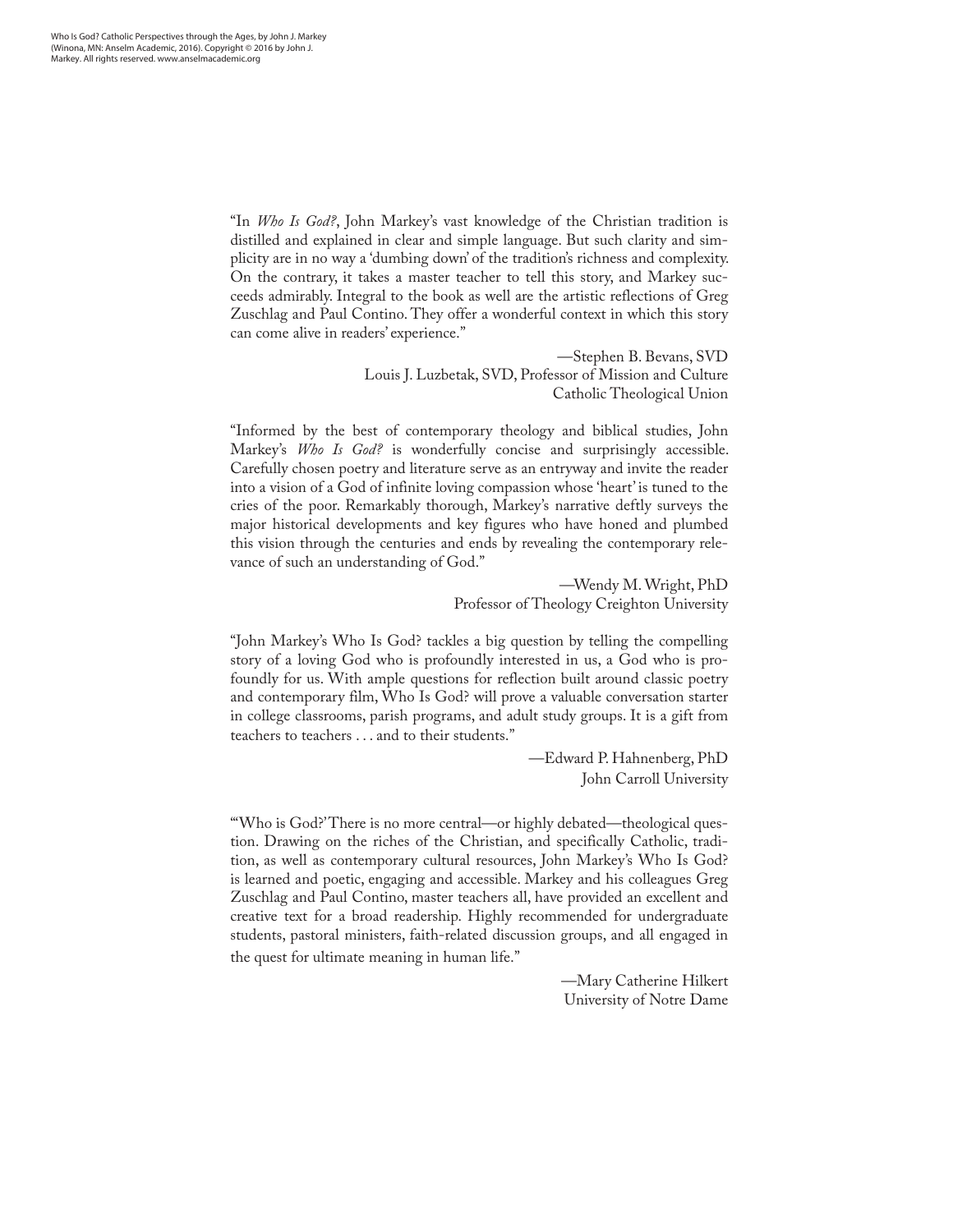## **Author Acknowledgments**

I would like to thank Greg Zuschlag for his help and friendship, and both Greg Zuschlag and Paul Contino for their invaluable contribution to this book. I would like to acknowledge the outstanding and dedicated work of my research assistant, Joseph August Higgins, and thank him. I am grateful for the insights and support of my friend Steve Bevans, my associate Theresa Galan-Bruce, my colleagues at Oblate School of Theology, and my Dominican brothers Wayne Cavalier and Ramón González. Finally, I am deeply indebted to Brad Harmon, Jerry Ruff, Paul Peterson, and especially Maura Thompson Hagarty, at Anselm Academic, for their support, advice, companionship, and trust.

## Publisher Acknowledgments

Thank you to the following individuals who reviewed this work in progress:

Jeannine Hill Fletcher, *Fordham University, Bronx, New York* Paul F. Lakeland, *Fairfield University, Fairfield, Connecticut*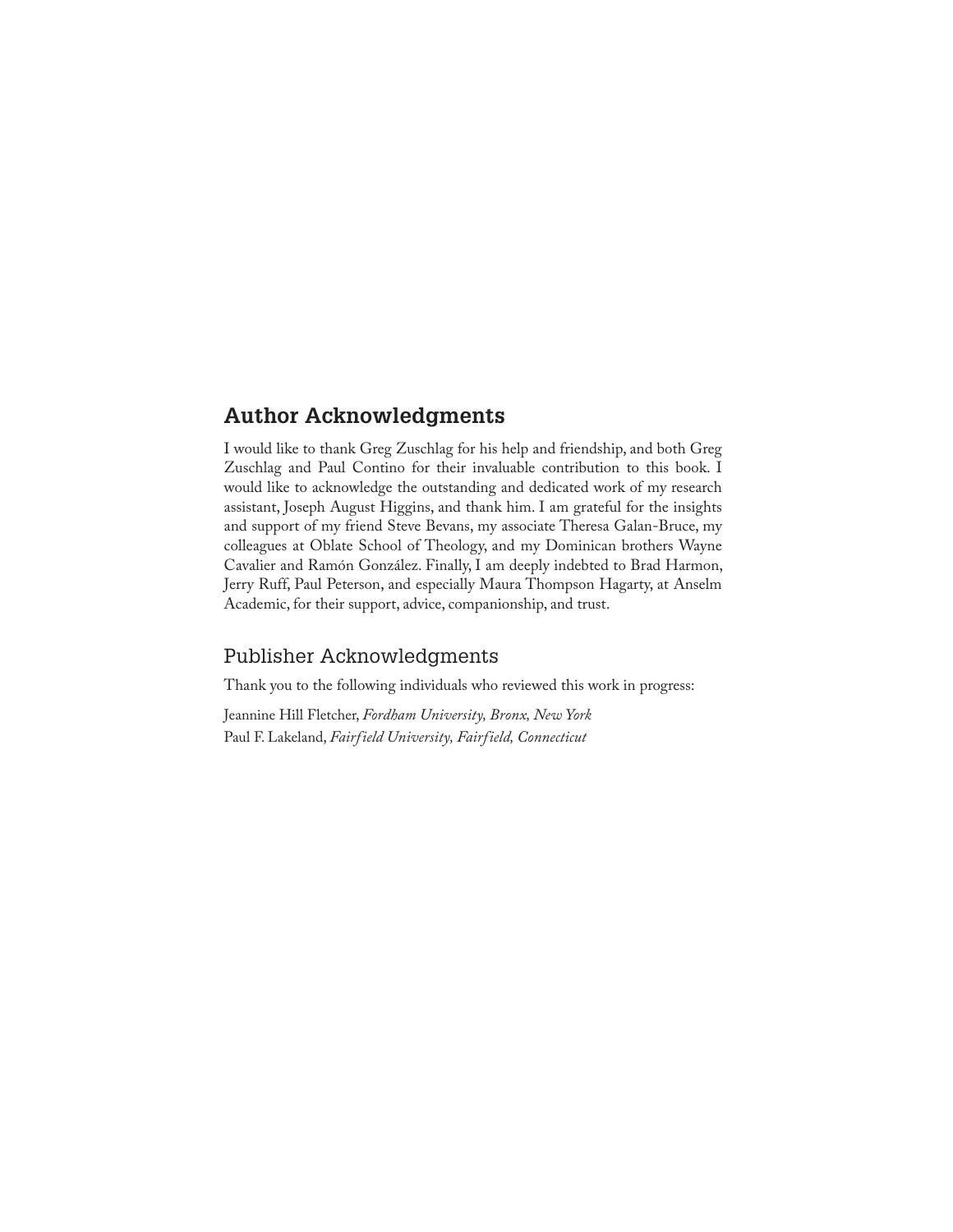# **Who Is God?** Catholic Perspectives through the Ages

John J. Markey

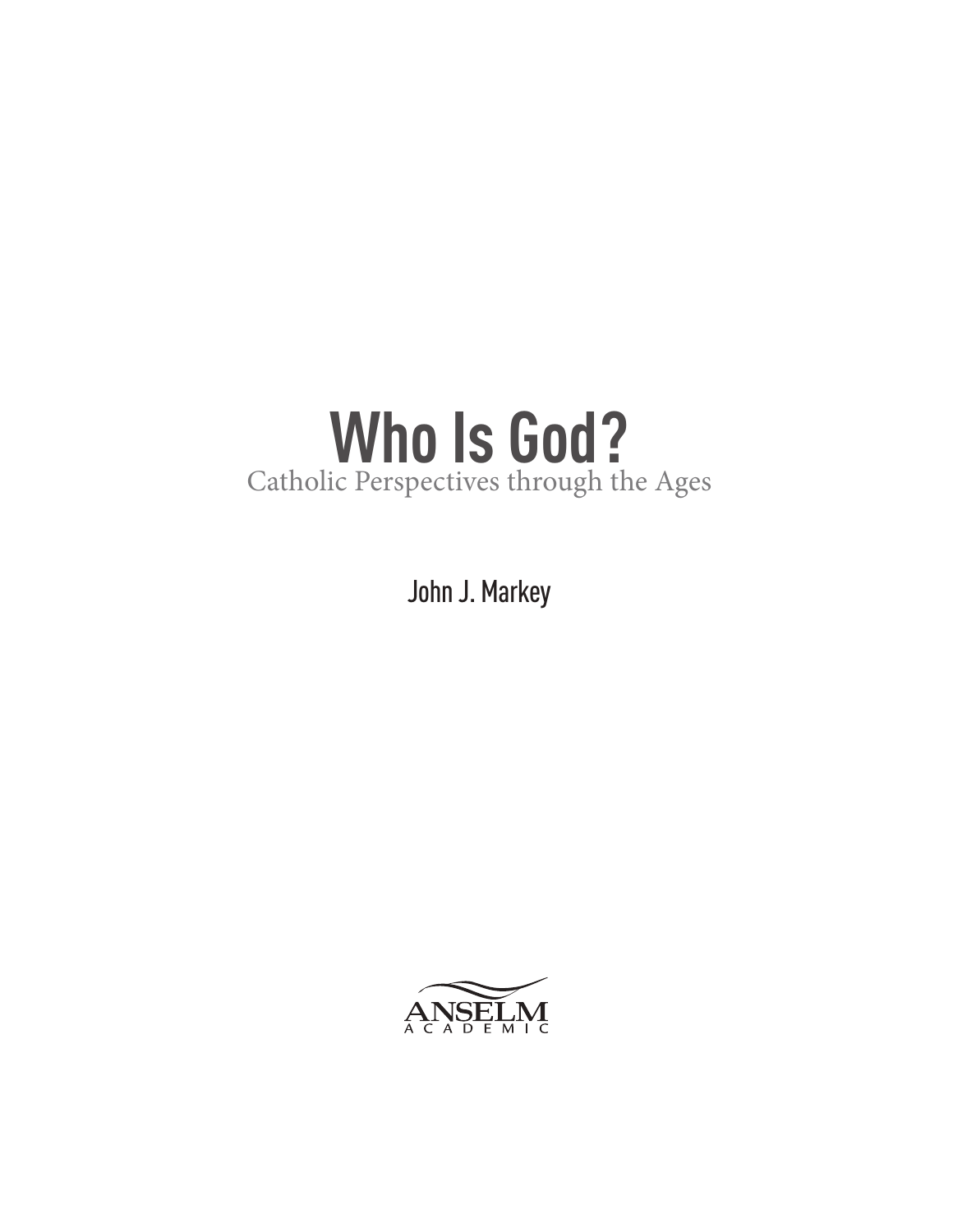Created by the publishing team of Anselm Academic.

The scriptural quotations in this book are from the *New American Bible, revised edition* © 2010, 1991, 1986, and 1970 by the Confraternity of Christian Doctrine, Inc., Washington, DC. Used by permission of the copyright owner. All rights reserved. No part of this work may be reproduced in any form without permission in writing from the copyright owner.

Cover image: © Lukas-Art in Flanders VZW / Bridgeman Images

Copyright © 2016 by John J. Markey. All rights reserved. No part of this book may be reproduced by any means without the written permission of the publisher, Anselm Academic, Christian Brothers Publications, 702 Terrace Heights, Winona, Minnesota 55987-1320, *www.anselmacademic.org*.

Printed in the United States of America

7074

ISBN 978-1-59982-850-3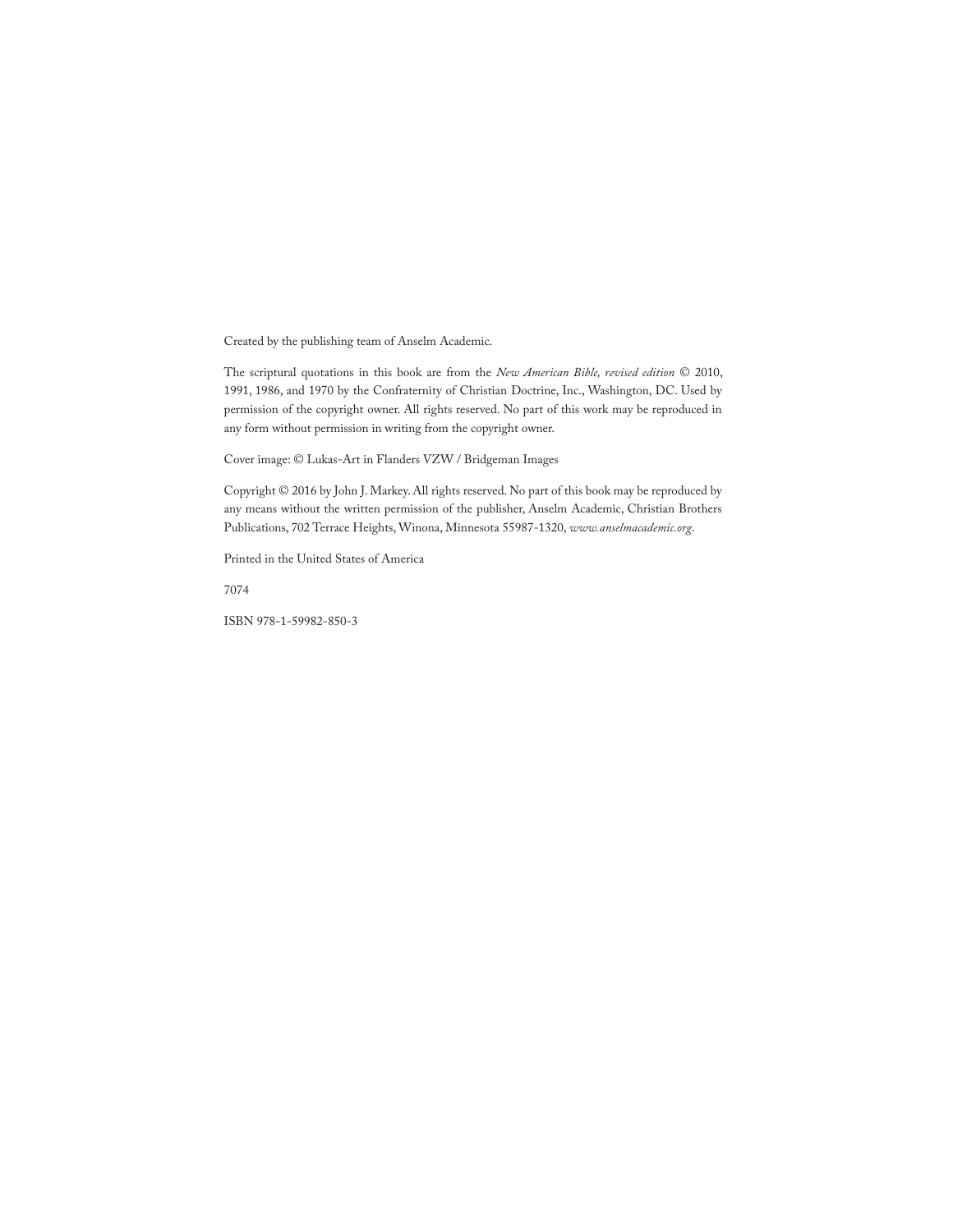**Dedication** Thomas F. O'Meara, OP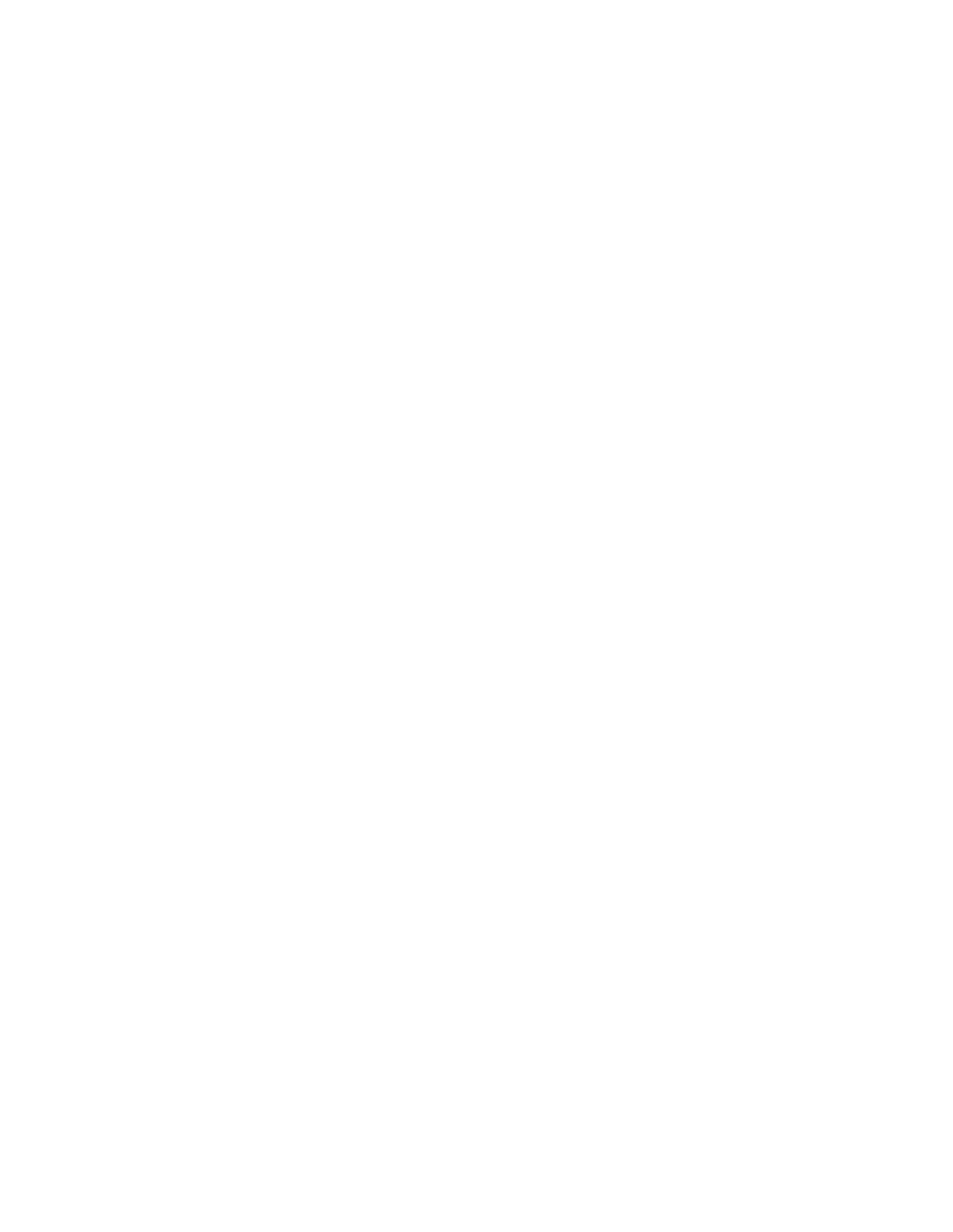## Contents

|  |                                                                              | 9  |
|--|------------------------------------------------------------------------------|----|
|  | 1. God: Scriptural and Cultural Conceptions                                  | 15 |
|  | <b>GOD IN FILM</b> EXPLORING LES MISÉRABLES, Greg Zuschlag / 16              |    |
|  | God in the Hebrew Scriptures / 19                                            |    |
|  | God in the Christian Scriptures / 24                                         |    |
|  | Hellenism / 35                                                               |    |
|  | Heresy and Orthodoxy / 36                                                    |    |
|  | The Christian Understanding of God after Nicea / 42                          |    |
|  | Two Approaches, One Ultimate Mystery / 45                                    |    |
|  | <b>GOD IN FILM</b> VIEWER REACTIONS TO LES MISÉRABLES, Greg Zuschlag / 47    |    |
|  | Review Questions / 51                                                        |    |
|  | Discussion Questions / 51                                                    |    |
|  | Additional Resources / 52                                                    |    |
|  | 2. God: From Medieval to Contemporary Understandings  54                     |    |
|  | GOD IN POETRY   INTRODUCING "GOD'S GRANDEUR," Paul J. Contino / 55           |    |
|  | The Great Medieval Synthesis / 58                                            |    |
|  | The God of the Enlightenment / 70                                            |    |
|  | The Twentieth Century: Incarnation and the Trinity / 74                      |    |
|  | Vatican II / 78                                                              |    |
|  | Contemporary Perspectives / 81                                               |    |
|  | <b>GOD IN POETRY   IS IT "BOTH/AND" OR "EITHER/OR"?</b> Paul J. Contino / 86 |    |
|  | Review Questions / 89                                                        |    |
|  | Discussion Questions / 89                                                    |    |
|  | Additional Resources / 90                                                    |    |
|  |                                                                              | 93 |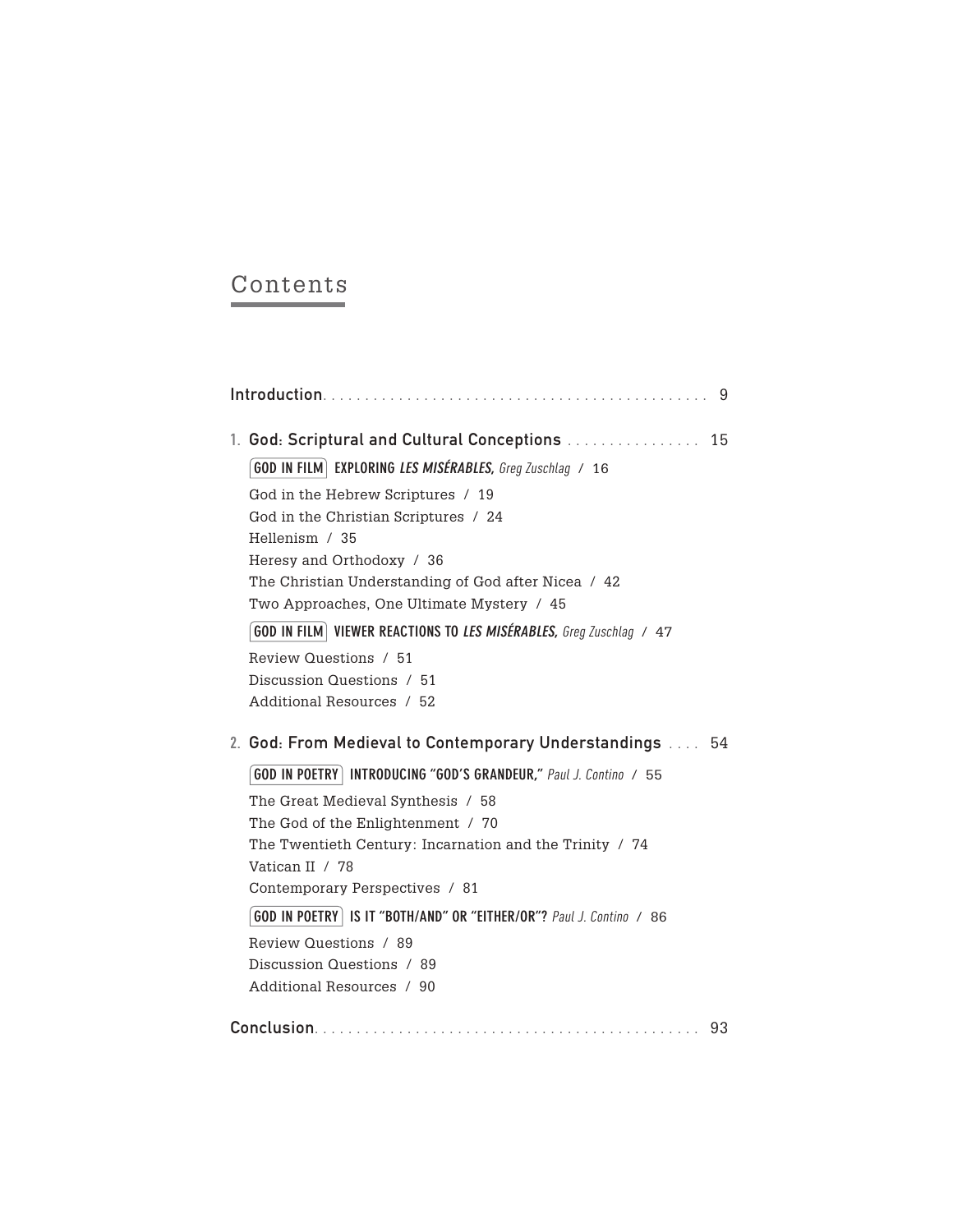## Introduction

Inter the word *god* in any internet search engine and you will receive more than one billion results. Where to begin? Which god? How do you begin to sort through the innumerable versions, variations, and competing claims nter the word *god* in any internet search engine and you will receive more than one billion results. Where to begin? Which god? How do you begin to sort through the innumerable versions, variations, and competor answers them? Does God have concern for the whole world or only certain members of it? How do you narrow the search and determine which if any of these entries is helpful, interesting, or valuable, let alone true? Ultimately, the search for God depends on the context and reality out of which the searcher comes. The top of the internet list depends on the search engine used and the searcher's country and past search history.

The great question of the contemporary age is not whether God exists, but which God exists. That is, many people in the United States are most interested in asking about what kind of God is being presented first, before considering whether that particular portrait of God is real or not.<sup>1</sup> One cannot talk about God in the abstract. Talking about God ultimately depends on a complex web of history, beliefs, cultural and social conditions, and individual human experience. Narrowing the search ultimately depends upon one's historical context, specific questions, or personal needs or problems, as well as one's connection, by upbringing or choice, to a particular religious tradition. This short book attempts to convey one particular religious tradition's view of God: the Catholic, Christian tradition in the West. Catholics claim knowledge of God that is unique and special but also accessible to other people who will investigate what Catholics are trying to say. Adherents of this tradition have spent thousands of years trying to "make sense" of God.

Given the number of ways of understanding God, it is necessary to ask whether anyone or any tradition can ever be "right" about such a complex

<sup>1.</sup> See *www.gallup.com/poll/1690/religion.aspx* and *www.gallup.com/poll/147887/americans -continue-believe-god.aspx*. See also "American Piety in the 21st Century: New Insights to the Depth and Complexity of Religion in the US" (Selected Findings from The Baylor Religion Survey, Baylor Institute for Studies of Religion, September 2006), 4–5.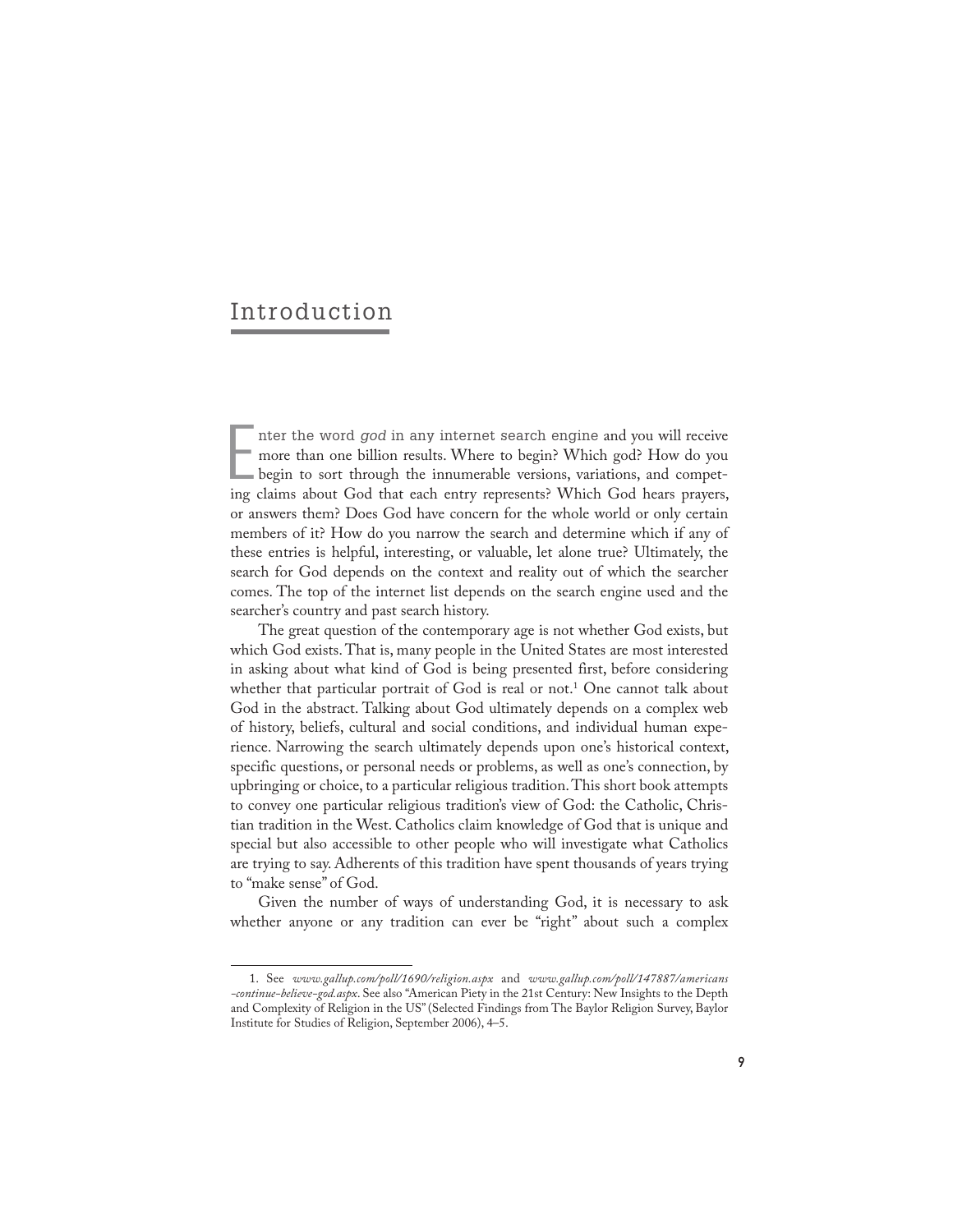subject. How do human beings know what is true, let alone what is true about God? To "make sense" of God must in some way follow the same process or rules that determine how humans make sense of anything else. Furthermore, if there is some way to make sense of God, why are there so many different and often competing interpretations of God? Shouldn't human beings be able to come up with some kind of consensus about God in the same way they do about mathematical, chemical, or physical realities? Part of the complexity of understanding God is rooted in the way that human beings know anything at all. If the reality of God pervades all aspects of human experience, then the attempt to make sense of it will require an integrated examination of all the dimensions of human experience.

## **Ways of Knowing**

Those who study human thought and the ways that we make sense of the world recognize that people generally employ two different but interrelated ways of grasping or knowing reality. There are multiple ways to categorize these two dimensions but in general the human mind "knows things" in two ways: the prerational (or nonrational) way and the rational way. Nonrational or prerational does not mean irrational or unreasonable. Prerational knowing involves sensations, perceptions, feelings, intuitions, imagination, memories, creative insights, and random ideas. These are part of people's thinking continually, and they create the conditions for rational, logical reflection. The prerational dimension of knowing sets the stage for the rational dimension, which primarily serves to clarify, interpret, and judge the data it receives from the prerational dimension of the mind. The rational mind makes hypotheses, deduces the implications that would be the case if a hypothesis were true, and sets out to produce, find, investigate, and analyze data to determine whether these deductions and the hypotheses that give rise to them are in fact true. Furthermore, the rational dimension of the mind not only interprets data it receives from the other dimension of the mind, it considers strategies and makes plans to act on or implement these ideas. In this way the human mind continually engages reality, interprets it, acts on it, and then evaluates those actions. The nonrational and rational dimensions of the mind therefore are not in competition with each other; neither is the "true" or "best" way to know reality. Both forms of knowing are always complementary and interacting.

So for instance, imagine that you are driving to school. A thousand different things may call for your attention: the cars in front of and behind you, flashing lights, stop signs, sounds from the radio, a conversation with other people riding with you, the shops that you are passing, people walking along the street,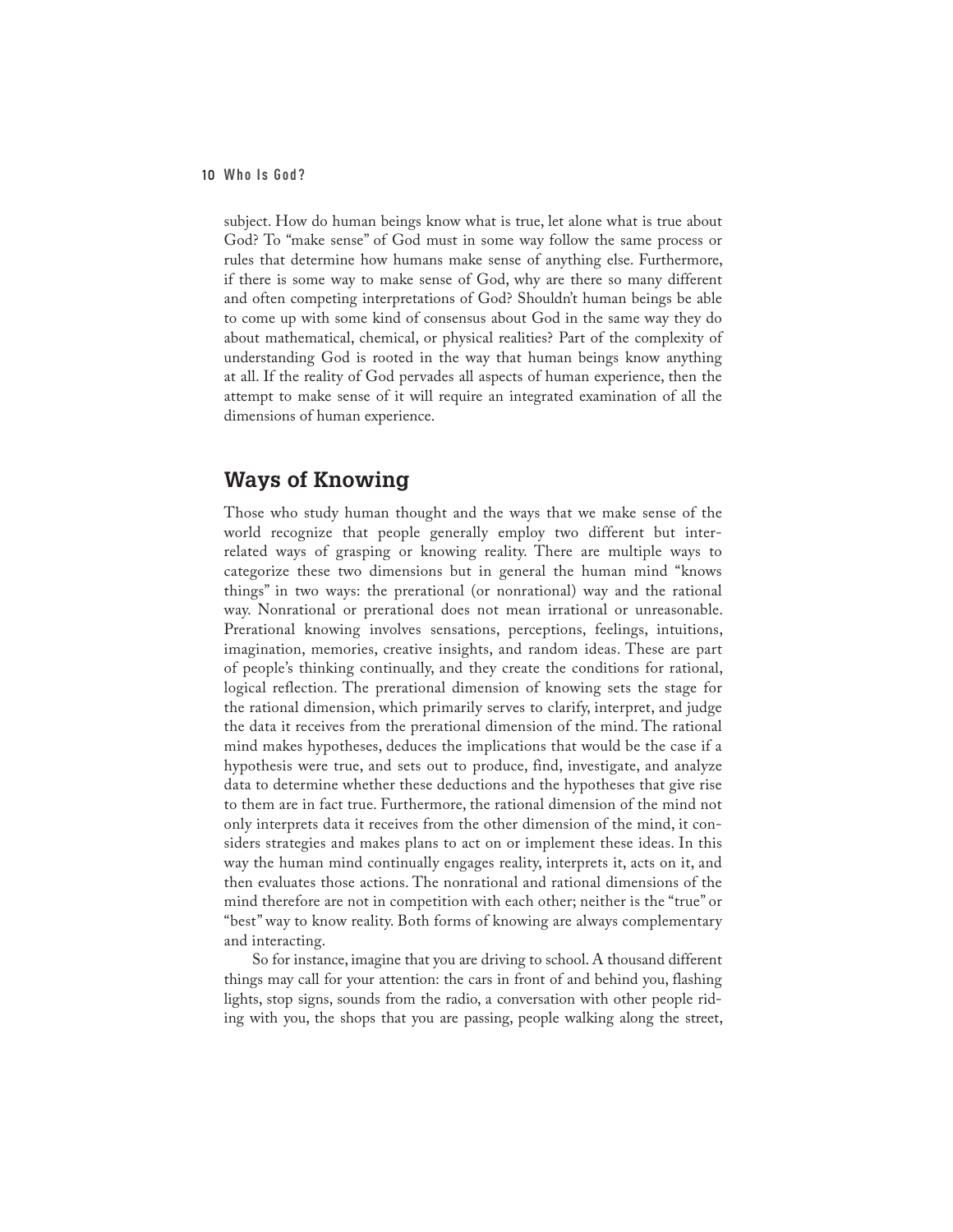#### Introduction 11

birds in the trees. Suddenly, a ball rolls into the street in front of you. You react quickly by applying the brakes before hitting the ball. You turn instinctually to look for the child who you presume from past experience will be coming after the ball. The presence of this child makes it evident to you that you are passing an elementary school and playground that you had not noticed before. After the child has picked up the ball, you automatically proceed more slowly and with more caution because you always drive carefully when you are near a school or playground. Noticing the school, you also recall your own childhood and briefly ponder your elementary school days and how you used to play ball at recess. This nostalgic reflection cedes to an immediate concern when you come to a fourway stop sign and have to determine when it is your turn to cross. You suddenly remember that the street ahead is closed for a university event and therefore you must decide upon a different route to get to the campus. After thinking through the possibilities, you go left up two streets to a major road that you usually avoid. After checking to ensure that the way is clear you proceed through the intersection, noticing that one of the cars at the intersection happens to be the exact one that you dream about owning someday.

Most daily experience is filled with nonrational dimensions: noticing passing stores and trees, listening to the radio, being aware of other people in the car, paying attention to the street ahead, remembering the past, feeling happy or content, desiring a new car. Sometimes something will intervene in this ongoing flow of sensations, intuitions, memories, feelings, and perceptions and cause you to make a sudden judgement based on memory, a perceived threat, or practical, learned experience. Occasionally, you will be confronted with rational considerations that require a more sustained process of reflection, like deciding what speed to go in a certain area or adjusting your route to school in response to new information.

Daily life constantly requires human beings to use both dimensions of their minds to experience, make sense of, and make decisions about reality. The jobs or careers that people choose often focus particular attention on one aspect of knowing and interpreting reality. Many jobs in fact require people to "abstract" from their immediate experience to focus on a broader concern or interest in which they specialize and to which they devote much of their lives, becoming experts. In this sense, human knowledge is always both immediate and direct *and* a product of long-term investigation and development. People can literally know more and more as time goes on, as well as constantly learn new things or have new experiences that change or expand what they already know. Human knowledge therefore constantly emerges from personal experience but also from the sharing of these experiences with other human beings. In this sense, human knowing is virtually infinite and can develop from generation to generation, age to age, through both nonrational and rational processes.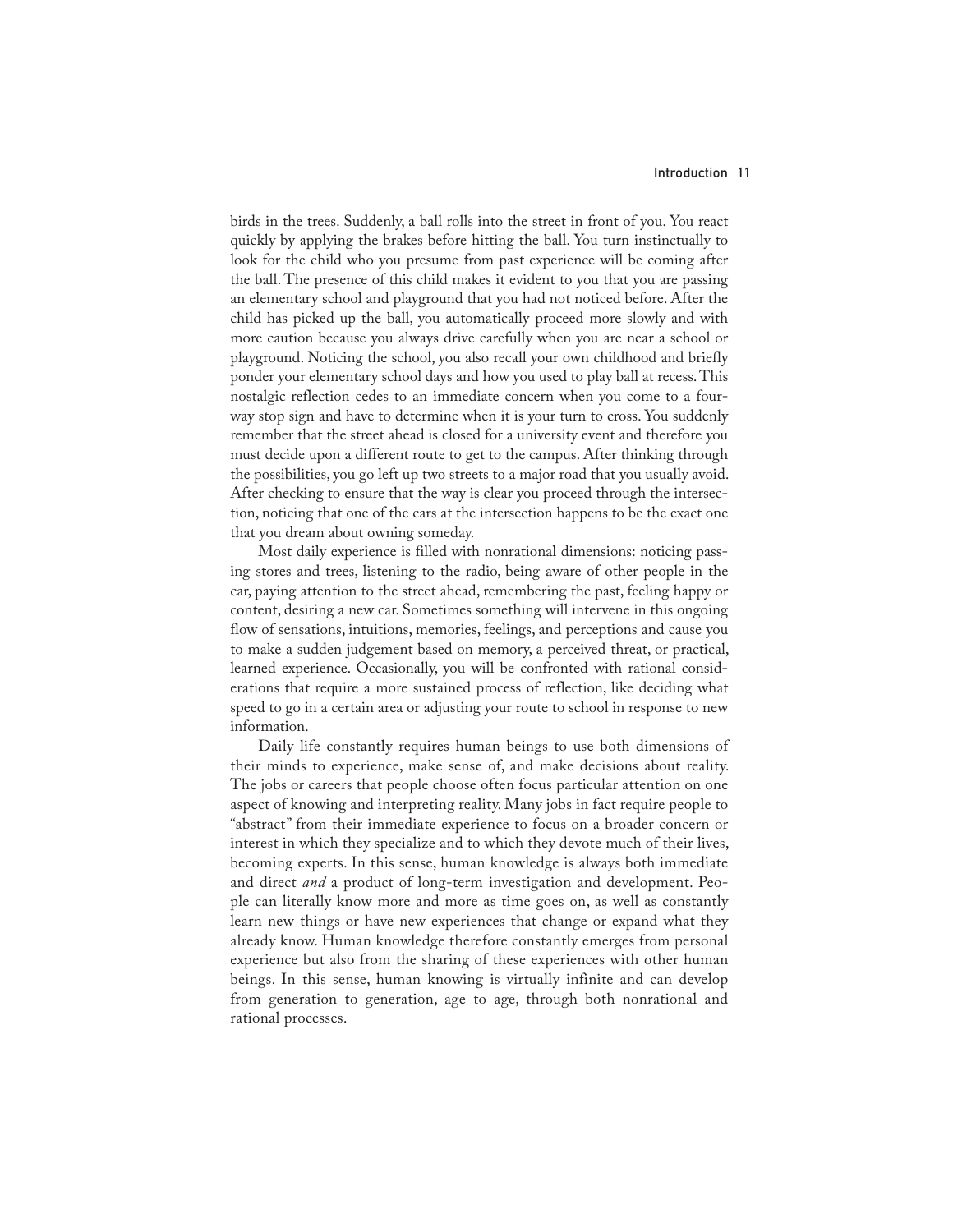## **Thinking about God**

Theology is thinking about God. One can think about or try to understand God through both dimensions of human knowing. Such things as poems, paintings, films, stories, gestures, and prayers can convey human experiences of God as much or more than an essay or an article in a journal. To do theology in an academic sense, however, requires one to think rationally about God, and to employ the same processes and use the same methods as any other kind of rational investigation. One develops a hypothesis about the existence of God or the nature of God based on all kinds of prerational data, including perceptions, intuitions, imagination, memories, stories, visions, and creative insights. Once a person or a group of people develop a hypothesis about God, the theologian sets out to analyze this hypothesis; understand its development and implications; deduce its consequences; identify data that clarifies, confirms, or challenges these deductions; and then consider, judge, and strategize what needs to be done in the light of this analytic process. When one studies a topic as far-reaching and complex as God, one can assume that this process will go on indefinitely and will only occasionally produce final or absolute conclusions. Normally, this process will arrive at tentative decisions and conditional conclusions that allow the process to continue but that may be subject to revision as time goes on and new data emerge. Theology is also such a general term that it often refers to many dimensions of this investigative process.

#### **What Is Theology?**

Theology, literally "God-talk," from *theos* ("God") and *logia* ("speech"), refers to the task of critical reflection upon and pastoral application of the meaning of God's message revealed in the Christian Scriptures. Theology asks questions such as, "What does the Bible say about this subject?" "How has the church interpreted this teaching over the centuries?" "How does this teaching apply to today's Christian audience?" The goal of theology is to present the Christian message in an accessible way to the church and to the world.

## **Sources for Understanding God**

Christian theology likewise depends on both the nonrational and the rational dimensions to "paint" a full picture of God because ultimately God is more complex than any single interpretation can convey. The two main sources of the Christian understanding of God are the Bible and the Christian church. The Bible, written over many centuries, has two main parts: the Hebrew and the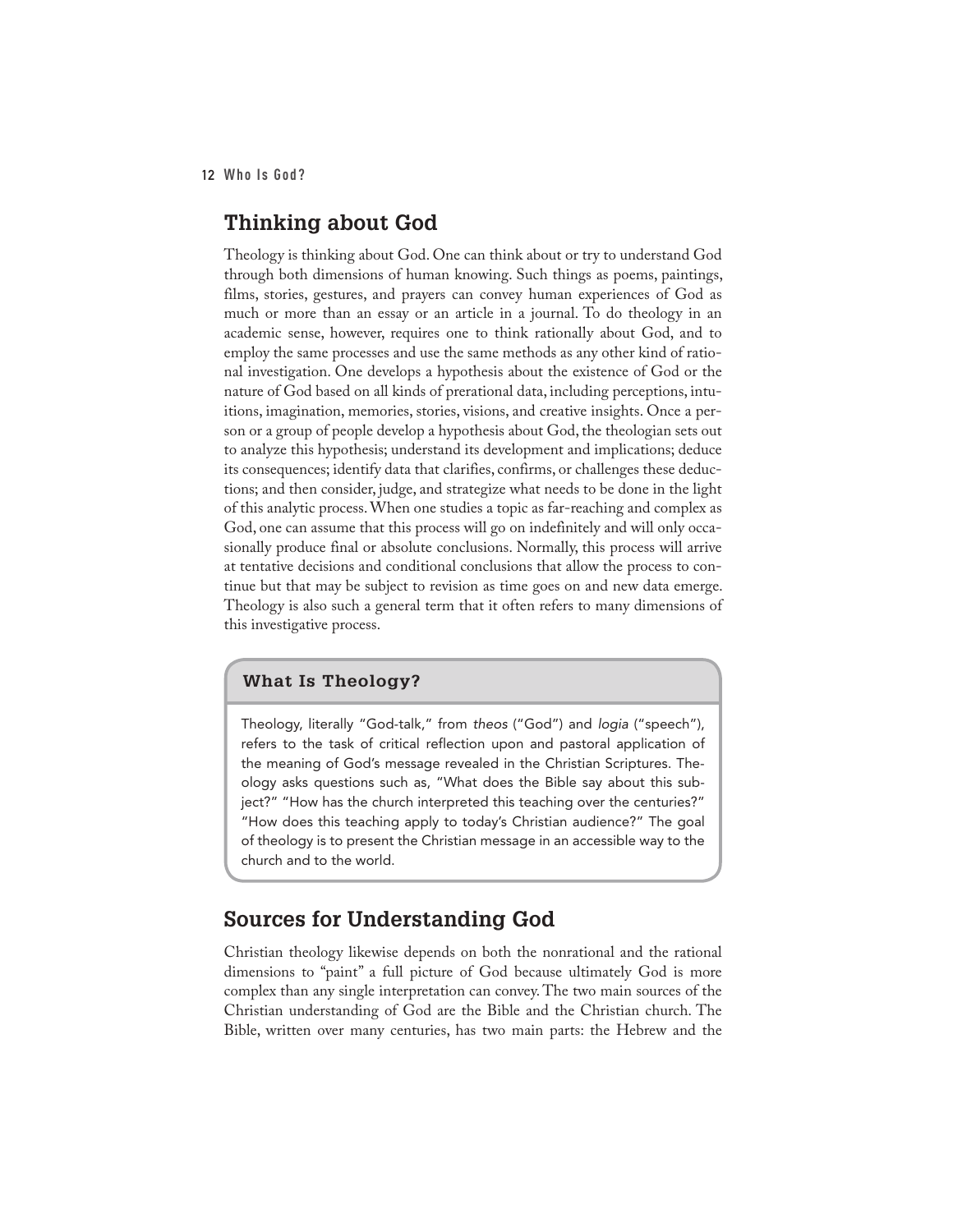Christian Scriptures (sometimes referred to by Christians as the Old and New Testaments). The Hebrew Scriptures, written over hundreds of years, seek to tell the story of how the Hebrew people were established by God, rescued from slavery, and given a land and special relationship with God that was continually challenged by sinfulness and lack of faithfulness of these chosen people. The Hebrew Scriptures are not a history book or even a single narrative story. Rather, these Scriptures include stories, poems, prayers, lists of rules and laws, prophetic monologues, and theological reflections that were drawn together over the centuries to form a text considered to be holy and sacred by Jews, Christians, and Muslims, among others.

The Christian Scriptures, written during a span of fifty to sixty years, are also composed of a variety of kinds of texts. These include stories, letters, hymns, personal memories, and legends. This collection of texts attempts to tell the story of Jesus of Nazareth and the experience of his life, death, and Resurrection, and of a community of followers (eventually called the *church*) that emerged out of his extraordinary life and that began to tell both Jesus' story and their own story of following him. Together the Hebrew and Christian Scriptures form the basis of all subsequent Christian reflection on God and the relationship of God to the world and human persons. Scripture is the foundation upon which all Christian theological reflection is built.

The second source of Christian theology is the church. The church here refers to the community of believers that come out of the historical experience of Jesus Christ and that first proclaimed him and his message and produced the Christian Scriptures that explain his life, message, and meaning to the first and all subsequent generations of Christians. The church is not primarily an organization or institution, but a community of people who hold common beliefs about the unique way that God has worked through the historical person of Christ and continues working through the people that follow him. Over time this community developed ideas, theories, practices, rituals, and lifestyles that aided it in continually interpreting Jesus' life and message for their own lives. This ongoing process of interpretation from generation to generation throughout the centuries can be called a *tradition*. This tradition also forms a foundation that contemporary Christians refer to when they consider how they should understand and interpret God in their own lives. Theology is the process of interpreting both Scripture and the Christian (or church) tradition in any contemporary context or present historical circumstance. Theology seeks to "make sense" of what Christians believe God has revealed through the Scriptures and tradition to those people who are trying to live as Christians in a particular place and time. In this sense, theology represents the ongoing attempt of the Christian community to understand, judge, and act in the present time based on the past experiences of the community.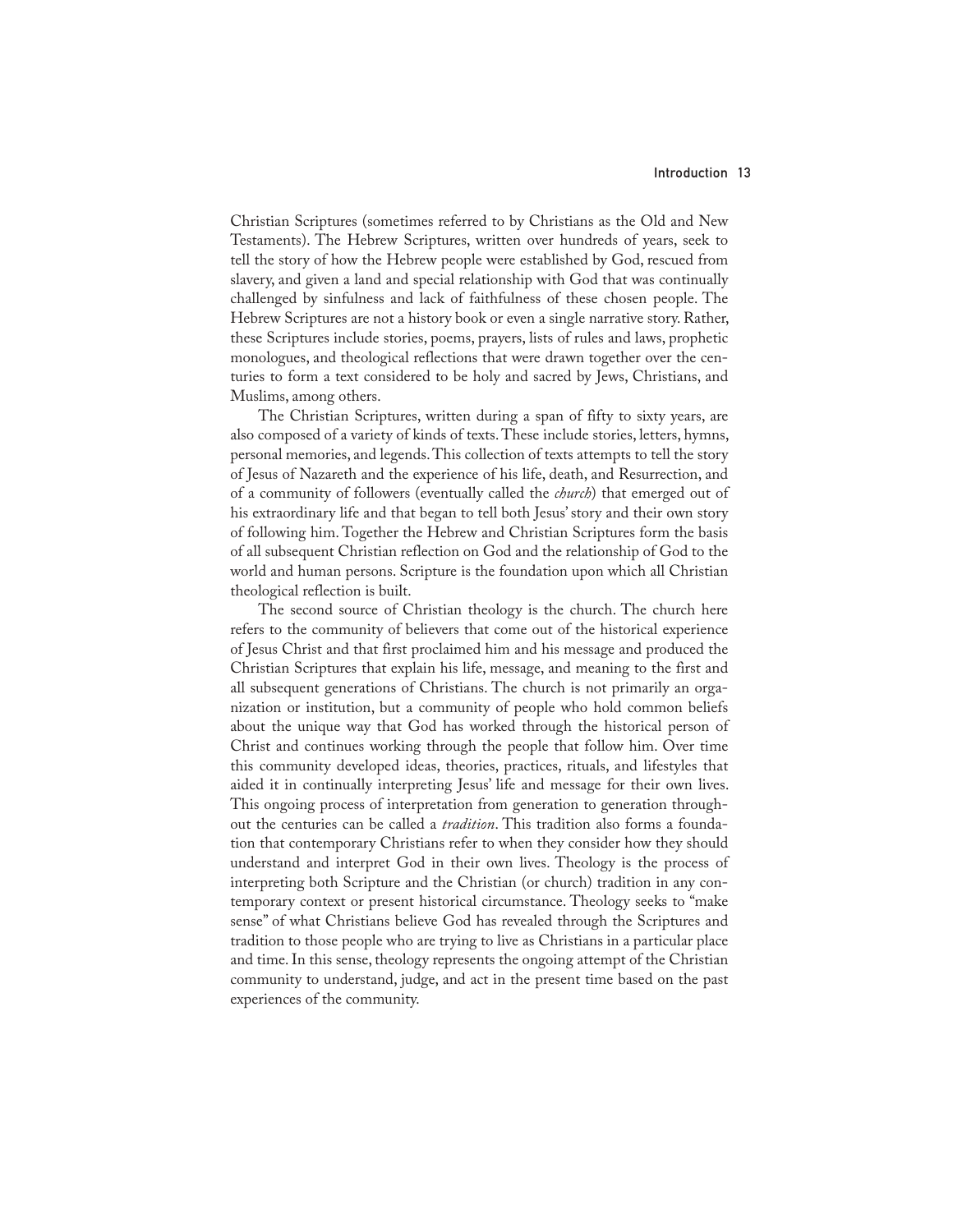## **Overview of This Book**

This small book attempts to lay a Western, Catholic, Christian understanding of God. As such, its goal is to do theology through a variety of modes, employing both nonrational and rational means to explore a Christian interpretation of God. This study is synthetic in that it tries to bring together some traditional Christian understandings of God with some nonrational attempts to understand God and God's presence in human history. Contemporary theology has become increasingly interested in the artistic expressions of the human experience of the divine. The visual arts, music, poetry, drama, and literature have all become important for theologians trying to reflect on the profound mystery of God.

This book invites readers to engage both the prerational and rational dimensions of their minds to explore the mystery of God for themselves. This book begins by inviting readers to watch scenes from a movie, *Les Misérables*, which has been adapted from a nineteenth-century French novel. These scenes convey a creative and imaginative reflection on the nature of God's mercy and love for human beings and the need for human beings to share in that love. The second chapter begins with a poem, *God's Grandeur*, by Gerard Manley Hopkins. This poem artistically interprets the understanding of God that its author learned as a young man studying to be a Roman Catholic priest. Again, the hope is that by combining rational theology with a remarkable poem, readers will consider the implications of the rational material in terms of broader, nonrational dimensions of human life. The authors, Greg Zuschlag, Paul Contino, and myself, believe that explorations of the major themes that emerge out of the Christian tradition are best explored through both modes of human knowing.

This study is not exhaustive or complete in that it does not investigate every possible interpretation of God offered in either Scripture or even the Western Catholic tradition. Rather, as described above it uses a rational process to determine a hypothesis, consider its implications, and search for evidence that supports or challenges that hypothesis, with the goal of helping contemporary students of theology to think more clearly about their own experience and interpretation of God. Often you have to begin by choosing something that is known and available, then rationally and intuitively try to determine if this interpretation—this hypothesis—makes sense to you and for you. What follows then is an analysis of one particular hypothesis about God that one specific community developed over more than two thousand years.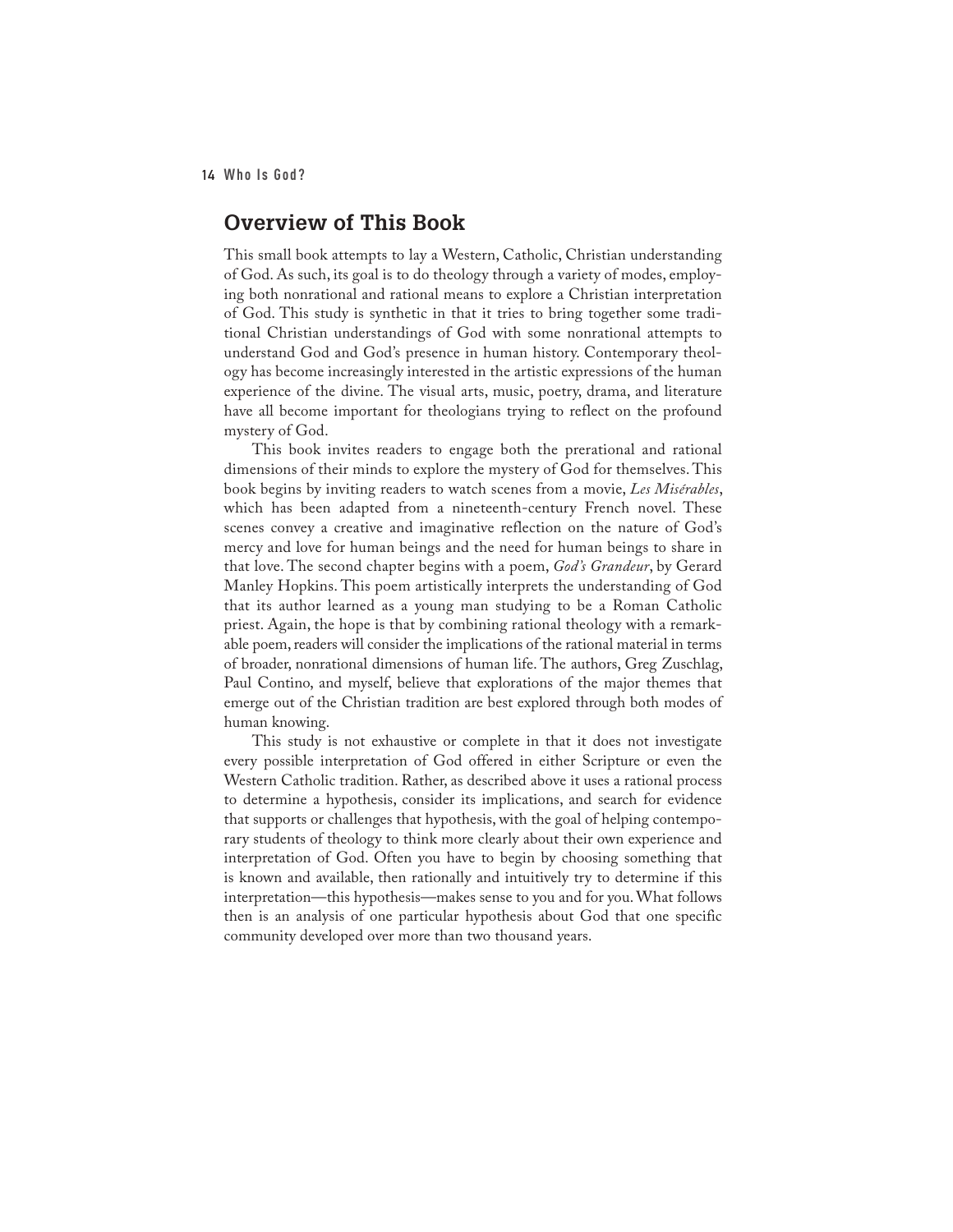## 1 **CHAPTER**

# God: Scriptural and Cultural Conceptions

Internal and within Christianity and specifically Catholicism, attempts to address the question of God have drawn most heavily upon two distinct but interconnected cultural realities. The first is the ancient Near-Eastern hroughout the Western world, and within Christianity and specifically Catholicism, attempts to address the question of God have drawn most heavily upon two distinct but interconnected cultural realities. The first modern-day Israel or Palestine. The second is the classical, Greco-Roman world. These two cultural ancestors intertwine in the two major sections of the central sacred text for Christianity, the Old and New Testaments of the Bible. The following discussion will trace the main contours of this history.<sup>1</sup>

For Christians, God ultimately reveals Godself through the life and preaching of Jesus of Nazareth. Jesus, as a Jew, inherited the scriptural and cultural conception of God portrayed in the Hebrew Scriptures and in the dynamic Jewish culture in which he lived. Jesus' life and teaching, the interpretation of his message and destiny by his earliest followers, and the Christian Scriptures that followed can only be fully comprehended by understanding the underlying Hebrew tradition. This chapter explores that tradition and its reappropriation by Jesus and his followers.

In addition, this chapter invites readers to consider the nature of God by exploring the film *Les Misérables* in conjunction with learning about the Catholic tradition's understanding of God. First, a sidebar introduces the film and guides readers to view and think about select scenes. Text boxes placed throughout the chapter pose questions for further consideration of the film's messages and their relevance for exploring the nature of God. Finally, the chapter's conclusion presents several viewers' thoughts about the film's theology of God.

<sup>1.</sup> See Paul E. Capetz, *God: A Brief History*, Facets (Minneapolis: Fortress Press, 2003), 1–30, for more information regarding the two cultural and scriptural origins of the Christian conception of God.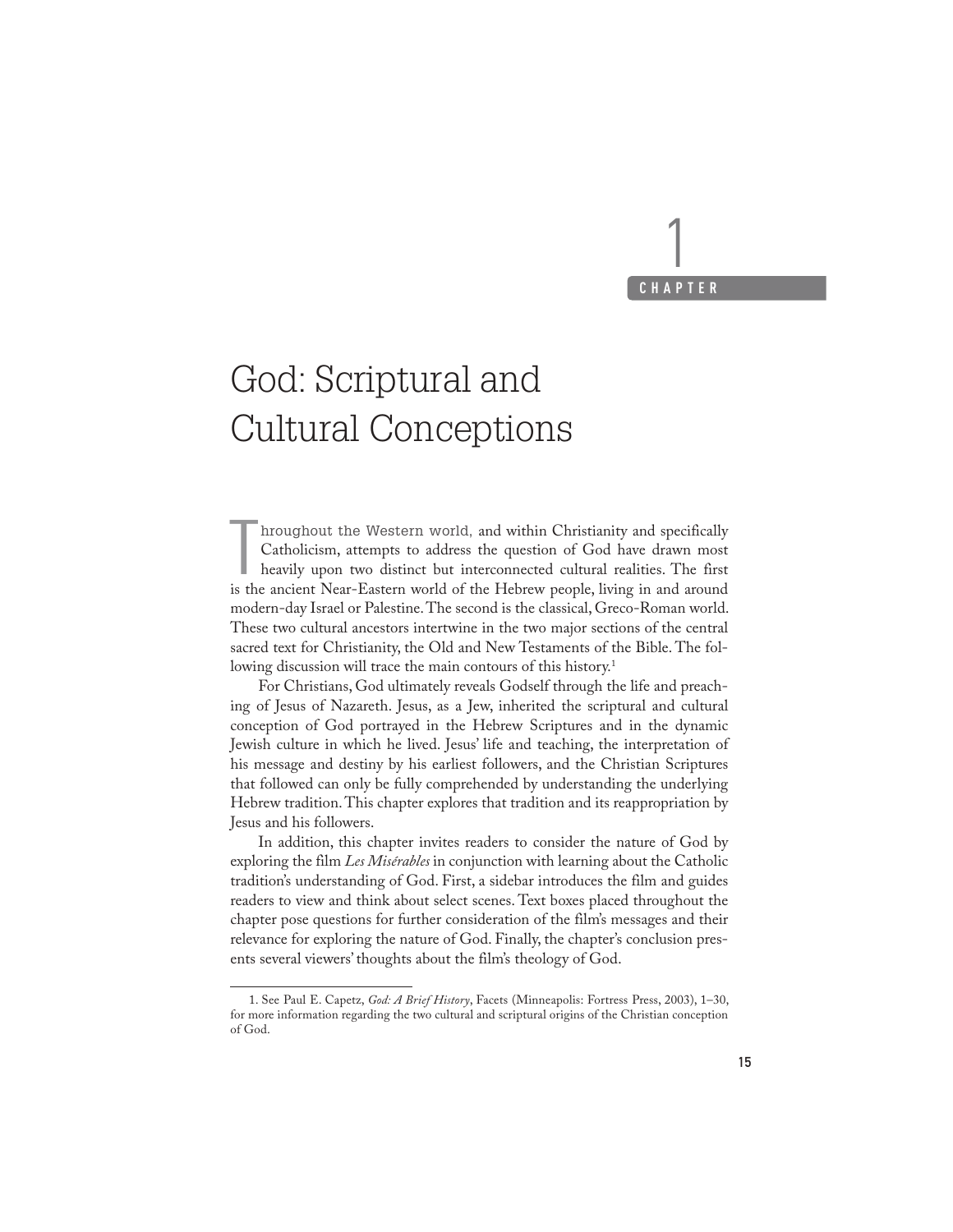## GOD IN FILM

#### **Exploring** *Les Misérables*

*Greg Zuschlag*<sup>2</sup>

Many consider Victor Hugo's 1862 *Les Misérables* among the great classic novels. Many who have not read the book know the story from the stage musical or one of the four film adaptations, including director Tom Hooper's 2012 adaptation starring Hugh Jackman and Anne Hathaway.



Hugh Jackman as Jean Valjean in *Les Misérables*

While not an explicitly religious work, *Les Mis—*as it is popularly known—is also recognized by many as embodying several theological and spiritual themes, particularly the nature of redemption, forgiveness, and conversion as well as the question of the primacy of mercy or grace over justice and the law. While all of these are appropriate routes for exploring the musical film, *Les Mis* also says much about the nature of God. As one of the key characters says at the close of the film: "To love another person is to see the face of God."

### Plot Summary

*Les Mis* is set in France some twenty-six years after the beginning of the French Revolution. The monarchy has been reestablished to the

*Continued*

<sup>2.</sup> Greg Zuschlag is assistant professor of systematic theology at Oblate School of Theology, San Antonio, Texas.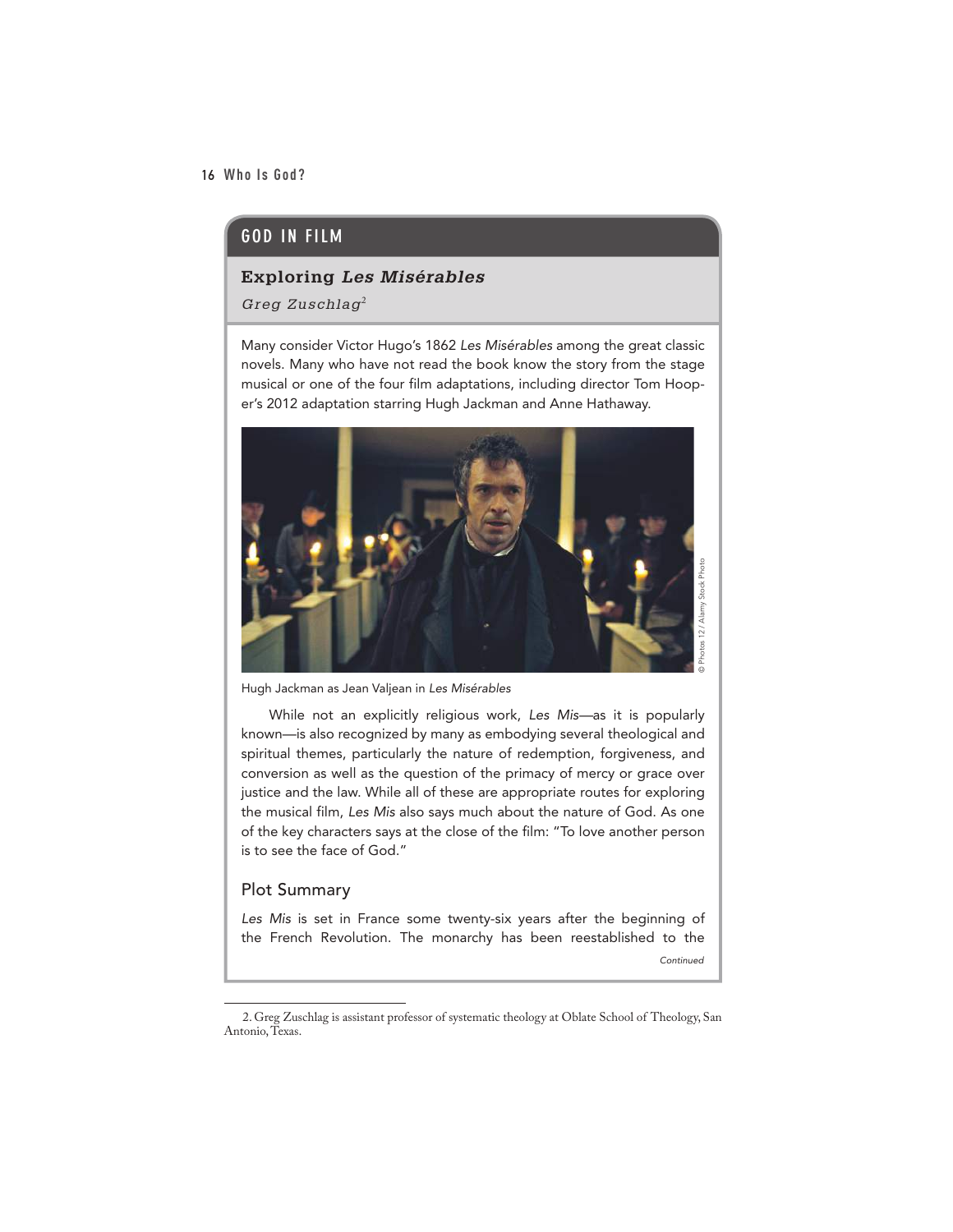#### GOD IN FILM: EXPLORING LES MISÉRABLES <sup>C</sup>*ontinued*

disappointment of many of the working class and poor. The story follows a decades-long attempt by a former prisoner, Jean Valjean (Hugh Jackman), to evade arrest by the doggedly determined Police Inspector Javert (Russell Crowe) for breaking the terms of his parole. In the midst of this struggle, Valjean rescues Cosette, the young daughter of a poor factory worker, Fantine, from her caretakers, an innkeeper couple, who are exploiting her as slave labor. Valjean's decision to care for and raise Cosette alters his life forever as she later, as a young woman, falls in love with the student revolutionary leader, Marius. The story reaches its climax as the lives of these characters become further intertwined in the June Rebellion in the streets of Paris. Most scenes take place on the streets (and in the sewers) of Paris; the grit and the grime everywhere and on everyone gives the viewer a sense of the true harshness of life during the period. The story's title doesn't translate so much as "the miserable ones," which is what we think of when we are sick or depressed, but rather as "the dispossessed" or even as "the outsiders,"<sup>3</sup> which brings to mind the incredible poverty and inequality experienced during the time after the French Revolution. In the first scene, Jean Valjean, who has just been released from a nineteen-year prison term for stealing bread for his starving sister, is found sleeping in the doorway of kindly Bishop Bienvenu (French for "welcome"). Instead of throwing him out, the bishop invites Valjean into his residence. Watch the scene "The Bishop" (*www.youtube .com/watch?v=yhpwV4cwB4o*; time: 0:03:19) and then take a moment to reflect upon the following questions:

- What do you think about Valjean's behavior in the bishop's house? Does it make sense? Does it seem right? Why or why not?
- What is the reaction of the bishop's maids and the gendarme who have caught Valjean? Does their reaction make sense? Why or why not?
- Does the bishop's response to Valjean's theft surprise you? Why or why not? How has he "saved" Valjean's "soul for God"?

In the film's next scene, "Valjean's Soliloquy," Valjean is deeply affected by the bishop's treatment of him. Holding his parole papers, which identify him as an ex-convict, he utters a soliloquy or prayer to God.

*Continued*

<sup>3.</sup> Alleyn, Susanne. "No, It's Not Actually the French Revolution: Les Misérables and History." *Historical Fiction eBooks*. Historical Fiction Author's Cooperative. Jan. 7, 2013.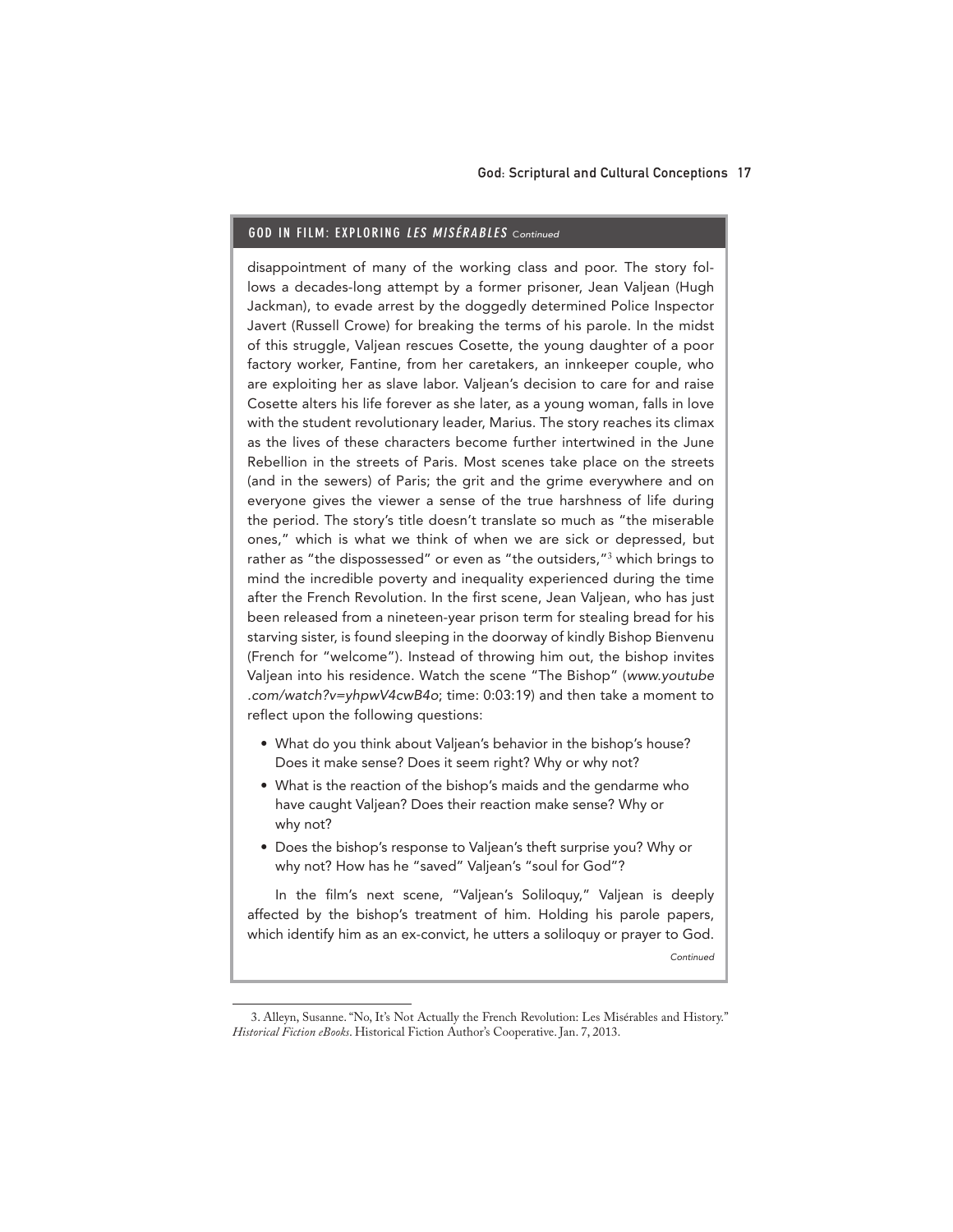#### GOD IN FILM: EXPLORING LES MISÉRABLES <sup>C</sup>*ontinued*

Watch Valjean's Soliloquy (*www.youtube.com/watch?v=JP31L6AhB3M*; time: 0:03:38) and reflect upon the following questions:

- What is Valjean's initial response to the bishop? What happens to him during his "soliloquy"? What kind of "new story must begin"? What does the camera work and the music at the end of the scene seem to be saying?
- Have you seen or experienced anything that you might compare to what happens in the scene? If yes, describe this as best you can.

Following this exchange with the bishop, Valjean starts a new life with a new identity. However, since he has broken his parole, the law is looking for him. In this scene, Valjean discovers that another man has been arrested as him and is to be sent to prison. Here Valjean faces his first real challenge to leading a different life than the one of his past. Watch the scene "Who Am I?" (*www.youtube.com/watch?v=d2sanq2SM0k*; time: 0:02:47) and reflect upon the following questions:

- What is Valjean's moral dilemma when he sings "Who Am I?" at the end of the scene ?
- What would you have done if you were in his shoes? Could Valjean have chosen any other way? Why? Why not?

Most of the rest of the film chronicles how Valjean goes on to live a life of sacrifice, forgiveness, and love, despite the fact that society and the law still consider him a criminal. In the very last scene in the film, Valjean is in a convent, exhausted and near the end of his life, but undiminished in spirit. Accompanied by his loving adopted daughter, Cosette, and her husband, Valjean is escorted to the afterlife by Cosette's mother, Fantine, who died sacrificing herself for her daughter. As Valjean "passes over" he is reunited with the many people who have died during the course of the film. Watch the film's final scene (*www.youtube.com/watch?v=7dFIz5ZG4DQ*; time: 0:03:45) and reflect upon the following questions:

- What do you make of Valjean's dying words as Fantine begins to sing? How is love understood in the scene? What does this scene call viewers to do in this life?
- What is the significance of the final anthem sung by the dead, who refer to themselves as the "wretched of the earth"? What does it mean when they sing "we will live again in freedom in the garden of

*Continued*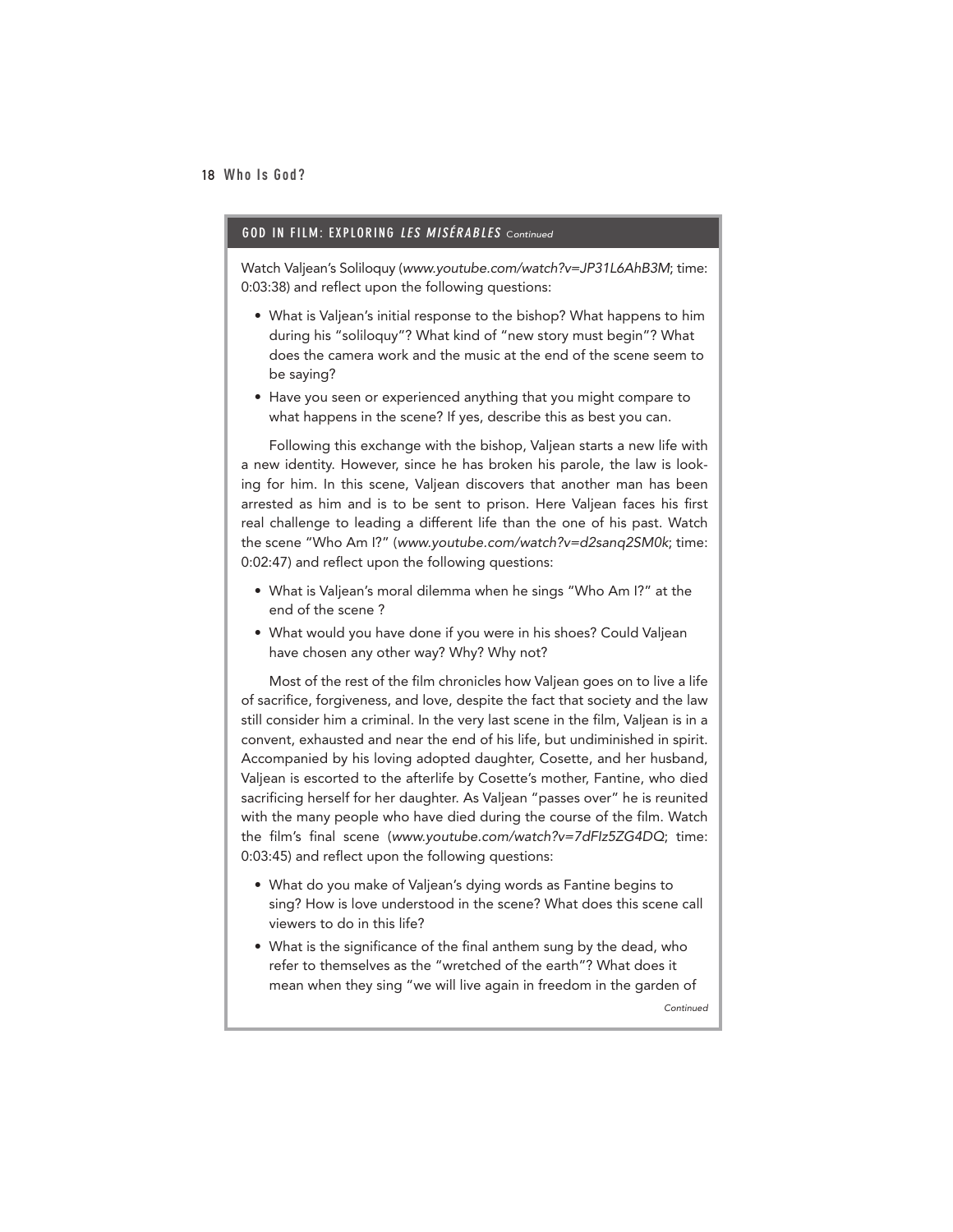#### GOD IN FILM: EXPLORING LES MISÉRABLES Continued

the Lord" and "somewhere beyond the barricades is there a world you long to see"? What is the "tomorrow" of which they sing?

#### Below the Surface

Analyzing theological themes in *Les Mis* reveals something about the Catholic view of God, which is the subject of this short book. In the scenes discussed above, two figures stand out for theological consideration: the bishop and Jean Valjean. The bishop seems to eschew the human tendency to turn away from others who are *les misérables*. Instead of throwing out the homeless ex-convict Valjean as a trespasser, the bishop invites him in like an honored guest, feeds him, and gives him a warm bed on which to rest. Moreover, when the down-and-out Valjean steals from him and is brought back to be punished, the bishop, contrary to what many might do, not only forgives him but allows him to keep that which he has stolen and gives him even more. At the close of the scene, the bishop tells him that by doing so, he has "saved [Valjean's] soul for God."

The final scene of the movie shows Valjean near death in the convent, a place of holiness. Valjean hands Cossette what he calls a "confession," which tells the life story of one transformed by God's grace. As he dies, he is joined by Fantine and the bishop. Together they sing, "And remember the truth that once was spoken, to love another person is to see the face of God." This is the key to understanding the film's message about the nature of God. Reflect upon these questions:

- What does the statement imply about the nature of God?
- As you read this chapter, consider how this statement and the film's message about the nature of God relate to the understanding of God presented in the Hebrew and Christian Scriptures, as discussed in this chapter.

## **God in the Hebrew Scriptures**

*Genesis* (Greek for "beginning") is the name given to the first book of the Hebrew Bible. In one sense, the book is so named because it offers an account of God's creation of the world and of human beings. The main subject matter of the book, however, is the long and complex story of God's unique relationship with the Hebrew people and how that relationship began, according to Hebrew tradition.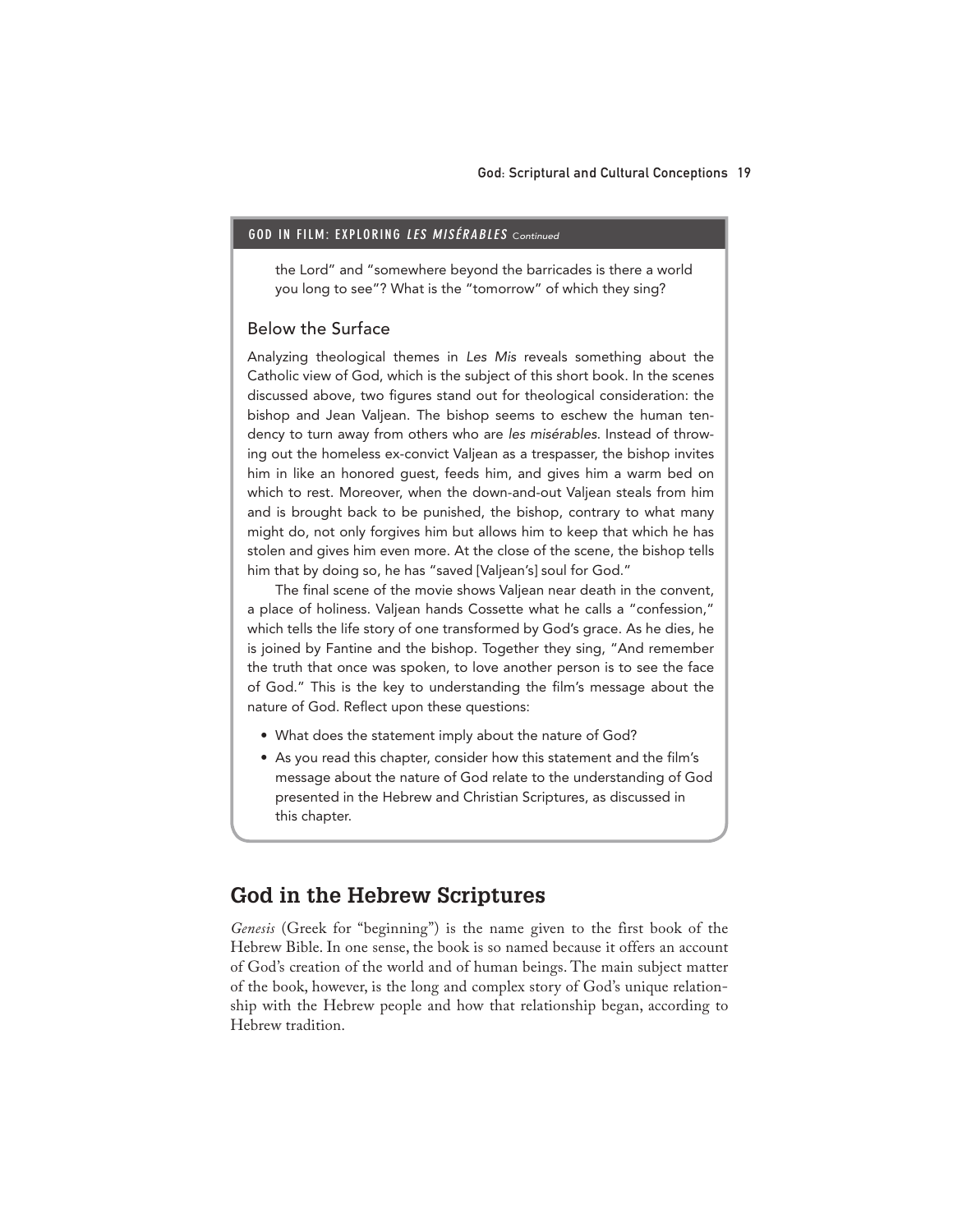#### **The Hebrew Scriptures**

The Hebrew Scriptures, or *Tanakh* in Hebrew, are essentially the same writings that compose the Old Testament of the Christian Bible. The *Tanakh* is composed of three major sections, the *Torah* (or Law)*,* the *Nevi'im* (or Prophets), and the *Ketuvim* (or Writings). The word *Tanakh* is an acronym formed from the first letter of these three parts: *T*orah*-N*evi'im-*K*etuvim =*TNK*. The Torah contains Genesis, Exodus, Leviticus, Numbers, and Deuteronomy, and is the source and foundation of the Hebrew Scriptures. The Torah contains the religious, ethical, and moral laws given to the Hebrew people, and tells how God gave the Hebrew people these laws and established his covenant with them. In turn, the Prophets and the Writings represent a retelling of the Torah in new situations and times responding to concerns and issues facing the Hebrew people and serves as a continual reminder for them to remain faithful to the covenant of God and to God himself, who is the source of their life and identity.



Ruth, in the book of that name, promises her mother-in-law that she will never leave her or forsake her (Ruth 1:16–17). In so doing, she illustrates the steadfast interpersonal commitment implicit in the biblical concept of covenant.

In most ancient religions, people offered their gods sacrifices, gifts, or promises, expecting that the gods would then grant them safety, good fortune, or specific benefits. In effect, their relationship with their gods was based on a *quid pro quo* (something for something) agreement, like a modern contract. For example, when you buy something from a vendor, say Amazon.com, you enter into a contractual agreement with them in which you "give" them *X* amount of money and they "give" you *Y* product. A contractual relationship is utterly conditional, contingent, short term, and is broken if one of the parties fails to uphold their end of the bargain. That is, if Amazon doesn't deliver the product, the customer isn't obligated to pay. Conversely, if a customer doesn't pay for an item, Amazon isn't obligated to deliver the goods.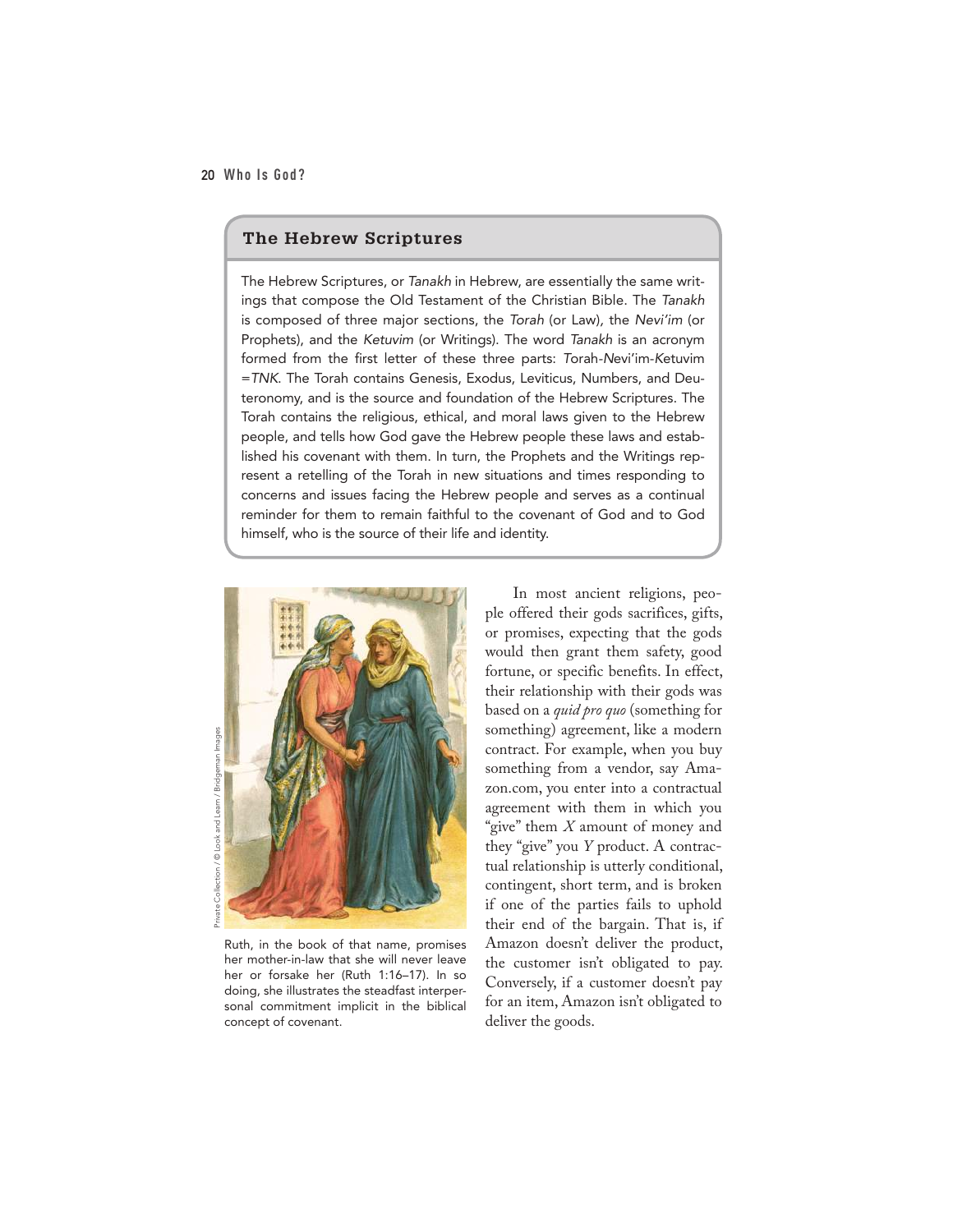#### God: Scriptural and Cultural Conceptions 21

The ancient Hebrew concept of "covenant" is like such a contract, only there is much more to it. Covenants function more like treaties, agreements that concern how two parties relate to or treat each other. Covenants bind two parties to one another for the long term by commitment and oath or pledge. If one of the parties fails to live up to the terms of the covenant, not only are there repercussions, but the covenant—unlike a contract—continues to exist.

## Reflect and Discuss

Do the scenes from *Les Misérables* shed light on the nature of covenants and contracts? In what ways does the relationship between the bishop and Jean Valjean represent a covenant, or a contract? How might their relationship inform issues such as justice, punishment, and right and wrong when thinking about notions of God and God's relationship to humanity?

In one of the central biblical stories in the book of Genesis, God approaches a man named Abram (later known as Abraham) and offers to make a covenant with him (Gen. 12:1–7, 17:1–22). Abram is an old man with no heirs and therefore his family name and lineage will die out with him. God offers to give Abraham an heir and to create a great nation out of his bloodline. The God that makes this incredible offer to Abraham is the same God who in earlier chapters of the book of Genesis has created the universe and established all the creatures and people in the world. This God is not just one local or tribal god, but is the source of all that exists and has power over the whole of reality. God makes this covenant with Abraham without any conditions or exchanges—there is no contract as such. While Abraham barely seems to comprehend this offer, he accepts it and places his complete trust in God's promise.

In this story, the ordinary pattern and understanding of religion in the ancient Near East is profoundly altered in a way that makes the Hebrew faith and the Hebrew God—unique. God in the Hebrew Scriptures is always the one who reveals, initiates, invites, and offers the relationship with human beings. God is also revealed as forgiving, re-calling, and willing to reconcile with people when they betray or break off this relationship. God does not place preconditions on God's love or favor. Nor in this case does God require something of Abraham and his descendants in exchange for God's blessings. The God of the Hebrew Scriptures turns ancient expectations on their head.

This remarkable understanding of God is developed in two more books of the Torah: Exodus and Deuteronomy. By the end of the book of Genesis,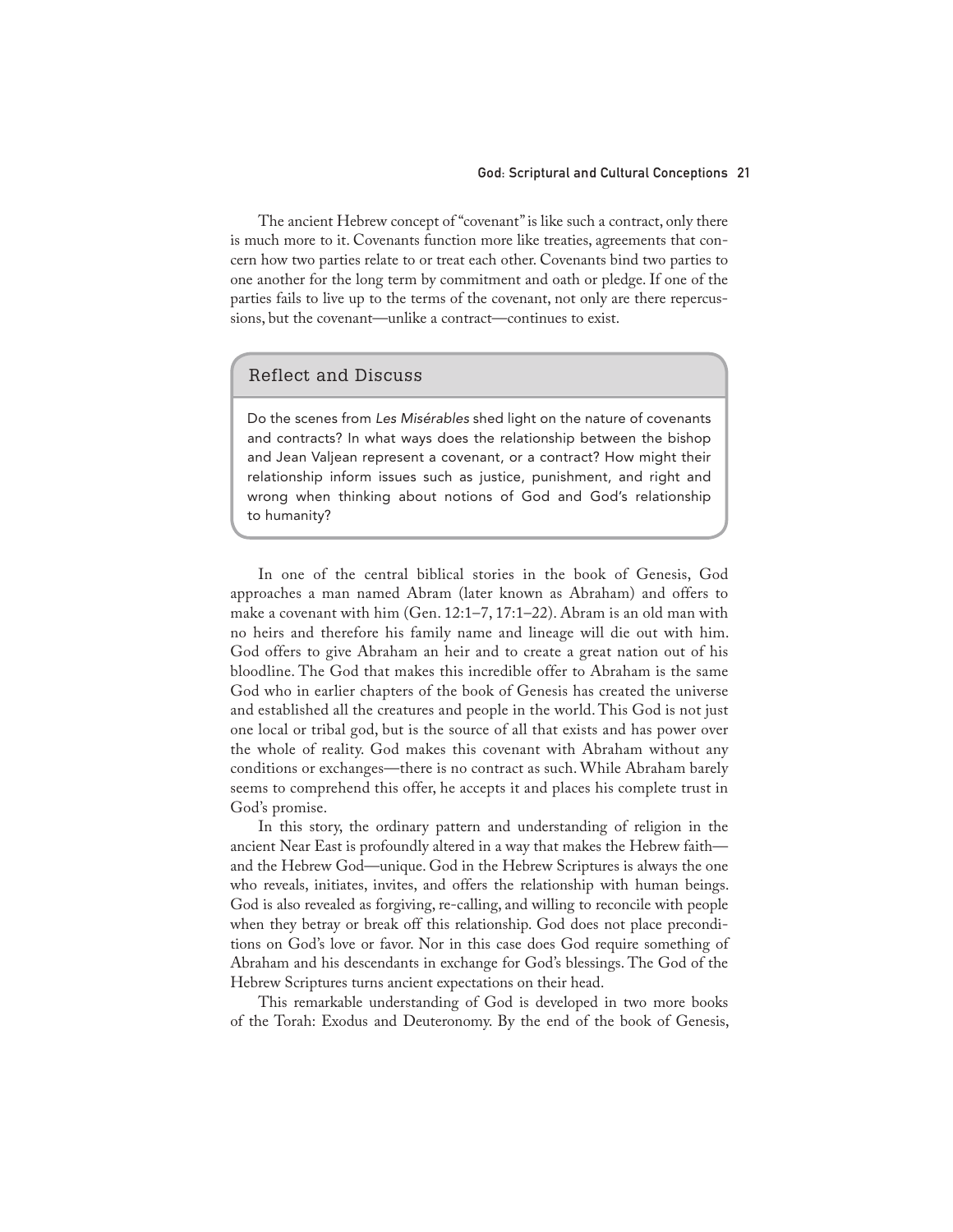Abraham's descendants have become a very large tribal family. Seeking relief from a famine, they go to Egypt. There they grow into a large people, but over time the leadership of Egypt comes to see the Hebrews as an underclass that they can enslave. Exodus tells the story of how God hears the cries of his people suffering in Egypt, rescues them through the leadership of Moses, and promises to give them a land of their own. Again, at no point does God place preconditions on this intervention, nor does God do it in response to some kind of contract or sacrifice: the suffering of the people is sufficient to motivate God's action.<sup>4</sup> Clearly, the image emerging is that of a God of generosity, mercy, and compassion.

### The Divine Name

During this story a new aspect of the Hebrew understanding of God emerges: the divine name. God reveals the divine name to Moses when God calls Moses to return to Egypt and rescue the Hebrew people. Moses asks what he should tell the people when they ask him the name of the God that sent him. God's answer is complex.

God replied to Moses: "I am who I am." Then he added: "This is what you will tell the Israelites: 'I AM has sent me to you.'" God spoke further to Moses: "This is what you will say to the Israelites: The LORD [literally, *Yahweh*] . . . has sent me to you."" (Exod. 3:14–15)

Yahweh serves as a formal name for God. It is the way that the Hebrew people identify their God as distinct from any other god or deity. This name is used 6,823 times in the Old Testament. Nevertheless, the ancient Hebrew tradition is that this name is so sacred that it is not to be actually spoken in either prayer or teaching. On most occasions the divine name Yahweh is replaced with the formal term "Lord." That the Israelites are given a proper name to call God implies that they have a very special and even personal relationship with God. What does the name reveal about that relationship? Does the name reveal anything about God's nature?

The name "Yahweh" derives from the Hebrew verb "to be" (*hayah*). The divine disclosure that accompanies the giving of the name—"I am who am" (or "I am the one who is")—strongly suggests that God is assuring the Hebrew people that the God who is coming to rescue them is the *only* God that truly and

<sup>4.</sup> Of course, with God's covenant came expectations that the Israelites would live in fidelity to the covenant; there were promises of blessings if they would do so, and warnings of negative consequences if they proved unfaithful (see Deut. 12–33). The point to note is that, even given such expectations, the covenant cannot be reduced to a simple *quid pro quo* arrangement: God offers the covenant without preconditions, and the covenant cannot be rendered null and void by Israel's infidelity.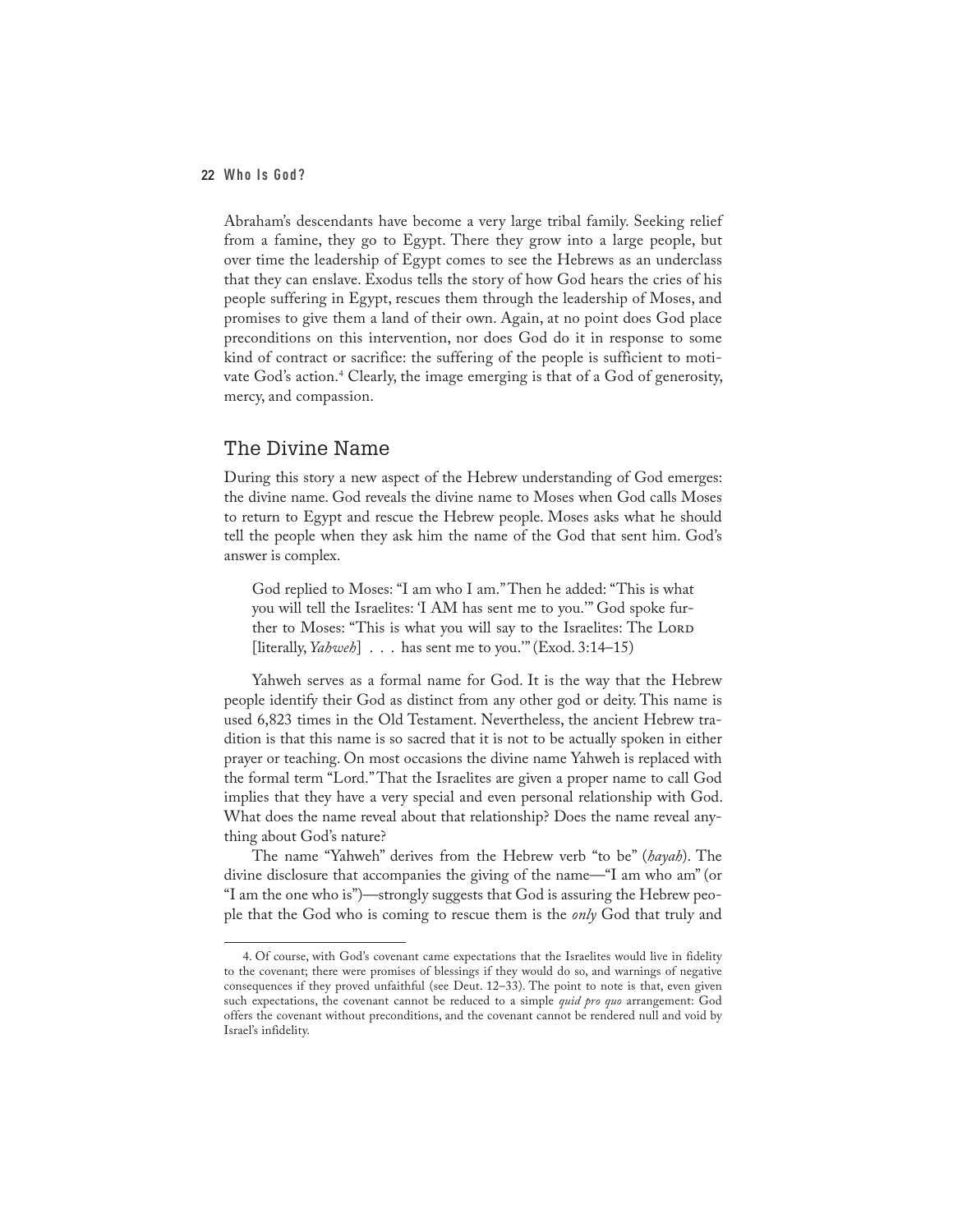fully exists and is the source of all that is, or "be-ing."5 Some scholars, emphasizing the idea of the covenant as the central defining aspect of the Hebrew peoples' understanding of and relationship to God, have translated the "to be" as something like "I shall be who I am as I am with you." Thus who God is and what God is can only be understood through relationship.

## The Mosaic Covenant

In Exodus, this special relationship between God and the Hebrew people is further revealed and clarified by God's gift of the Mosaic covenant to Israel—the covenant God established with the Israelites through Moses, following the Exodus. The Mosaic covenant both formalizes God's relationship with the Hebrew people and reveals to them how God intended for human beings to live in the first place. In many ways, the covenant brings the book of Genesis to its conclusion by beginning a new relationship between God and human beings that enables and empowers the Israelites to understand and live the way that God originally intended all people to live.6 The covenant sets out the fundamental plan of God that was intended from the beginning for all the earth. The covenant in this way is not just God's gift to Israel but to all human beings.

The covenant given through Moses, like the covenant given to Abraham discussed above, does not fit the traditional religious mode of exchange whereby people establish a "deal" with some god for special treatment or favors. In the book of Deuteronomy, God freely offers Israel the covenant with no preconditions. Furthermore, while there are serious consequences if Israel proves unfaithful to the covenant, God will always remain true to the covenant.

The rest of what Christians refer to as the Old Testament constantly refers back to the gift of the covenant by calling Israel to live according to the covenant and warning of the consequences of failing to do so. Throughout the Hebrew Scriptures, God is the faithful one who remains true to his people even when they break or ignore the covenant. God is often described as reaching out in this way to individual persons. God is the one to whom people can turn whenever they are suffering, lost, or oppressed.

<sup>5.</sup> The divine name itself ("Yahweh") appears to be a *causative* form of "to be," i.e., "he causes to be"; thus, "he creates," "he makes things happen." For further information on the meaning of the divine name, see Christopher J. H. Wright, *Old Testament Ethics for the People of God* (Chicago: IVP Academic, 2011), 24–25. For an examination of the theological significance of the name of God for the Hebrew people, see Walter Brueggemann, *Old Testament Theology: An Introduction*, Library of Biblical Theology (Nashville: Abingdon Press, 2008).

<sup>6.</sup> Many provisions associated with the Mosaic covenant are specific to Israel alone, including such matters as kosher dietary practices and the offering of sacrifices. The point here is that the "moral and ethical" requirements of the covenant, as they are sometimes termed, reveal how God intends for all people to live. Such requirements include love for one's neighbor and providing for the poor and needy.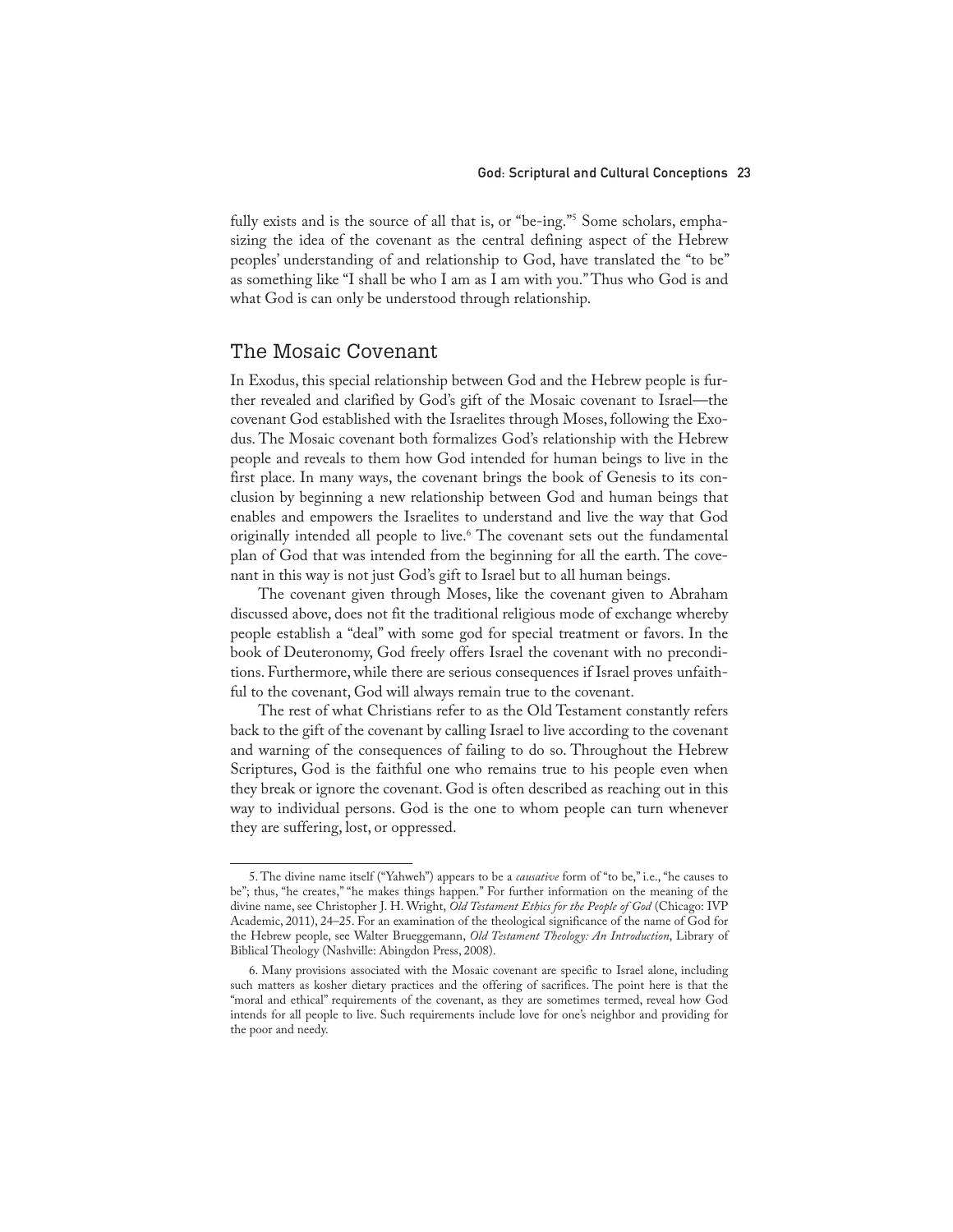## The Breath of God

The Hebrew Scriptures present another fascinating dimension of God's relationship with human beings. In the second chapter of Genesis, God formed the first human being (*adam*) out of the fertile soil (*adamah*)—a play on words and "blew into its nostrils the breath (*ruach*) of life, and so the man became a living being" (Gen. 2:7). Human beings receive their life directly from the lips of God, these Scriptures tell us. *Ruach* also means "wind"; in the previous chapter of Genesis, "a mighty wind" (*ruach*) sweeps over the great formless abyss, and the process of creation ensues. Throughout much of the Old Testament the image of the *ruach* or breath of God serves as both a source of life and religious enlightenment. The *ruach* of God inspires the prophets to speak and raises up inspired leaders like Moses, Joshua, the judges, Saul, and David. God's breath descends on both the prominent and the lowly, giving them faith, the gift of prayer, fidelity to the covenant, and sensitivity to God's will and saving acts.

In the later books of the Old Testament the *ruach* of God closely associates divine creativity with human wisdom, so that human beings seek the *ruach* as the greatest source of enlightenment, conscious development, and artistic insight. In this sense, the divine or holy *ruach* functions as the source of faith, holiness, and spiritual illumination. As such, the *ruach* represents God's presence in the world. As the Hebrew understanding of God develops, the *ruach* serves as the ongoing and practical source of God's providential care for human beings in general and for the people of Israel in particular.

## **God in the Christian Scriptures**

The Christian Scriptures, commonly referred to as the New Testament, are a collection of texts written by and for the early Christian communities between approximately 50 to 100 CE. The New Testament is composed of two primary parts: (1) the Gospels and (2) the Epistles.

## The Gospels

The four Gospels (Matthew, Mark, Luke, and John) all tell the story of the life, teachings, and significant events of Jesus of Nazareth. The Gospels are not historical accounts like a newspaper report or even a memoir. The Gospels are rooted in the memory of the community and have many elements that are probably historically accurate, but their primary intention is not to convey an objective report of historical events or persons. Rather, each Gospel narrates its accounts from different perspectives and with different emphases, but all try to convey the central message of Jesus, the way that he embodied his understanding of God, and how this understanding both illuminated the Hebrew Scriptures and transformed them.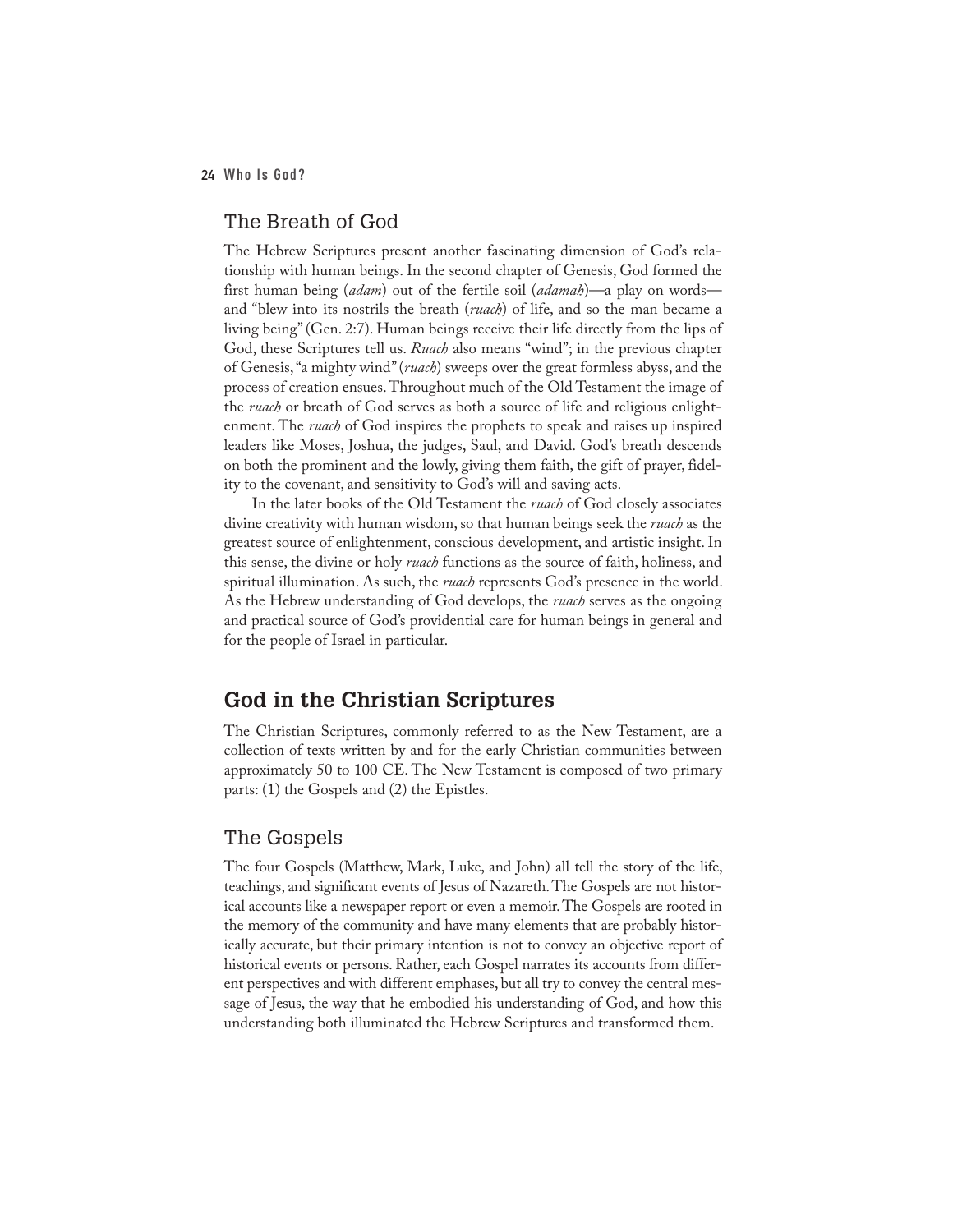#### God: Scriptural and Cultural Conceptions 25

The Gospels also all focus upon the central event of Jesus' life and ministry: his betrayal, trial, torture, and death at the hands of both the Jewish and Roman authorities. Likewise, they affirm his Resurrection from the dead, his gift of his own Spirit (*pneuma*, a Greek term that corresponds to *ruach*) upon his followers, his return (ascension) to his place in God's life, and his promise that he will come again to redeem and restore all of creation according to God's plan. The central event of Jesus' suffering, death, Resurrection, and giving of his Spirit to the community is commonly referred to in Christian theology as the Paschal Mystery.

#### **Paschal Mystery**

The phrase "Paschal Mystery" has its origins in the Old Testament story of the Passover (*Pesach* in Hebrew) recorded in Exodus 12. The Jewish people celebrate Passover every year as a remembrance of God liberating the Hebrews from slavery. This story is central to the book of Exodus in the Old Testament. In this story, God instructs the Hebrew people being held in slavery in Egypt to sprinkle the blood of a lamb on their doorframes as a sign that Hebrew people (God's people) lived in the house. The Spirit of God passed through the land of Egypt bringing death to all of the firstborn Egyptians and their animals but it "passed over" the houses that were sprinkled with the blood of the lambs. This terrifying sign finally convinced the Egyptians to free their Hebrew slaves. Every year the Jewish people celebrate their liberation from Egypt by gathering together and, among other rituals, eating a young lamb sacrificed specifically to commemorate this event. Jesus' Crucifixion happened during Passover; therefore during the same time of year (usually March or the early part of April) Christians celebrate Easter as a remembrance of Jesus' paschal mystery. For Christians, Jesus, like the lamb in the Exodus Passover story, serves as a sign of God's mercy and salvation.

### The Epistles

The second main division of the New Testament is composed of the epistles or letters from apostles and early disciples of the risen Christ to various individuals and Christian communities. These letters usually focus upon the practical application and implementation of Jesus' life and message for ordinary Christians and their communities. They also often reflect theologically on the implications of the paschal mystery for the Christian understanding of Jesus and his unique revelation about the inner life and remarkable nature of God.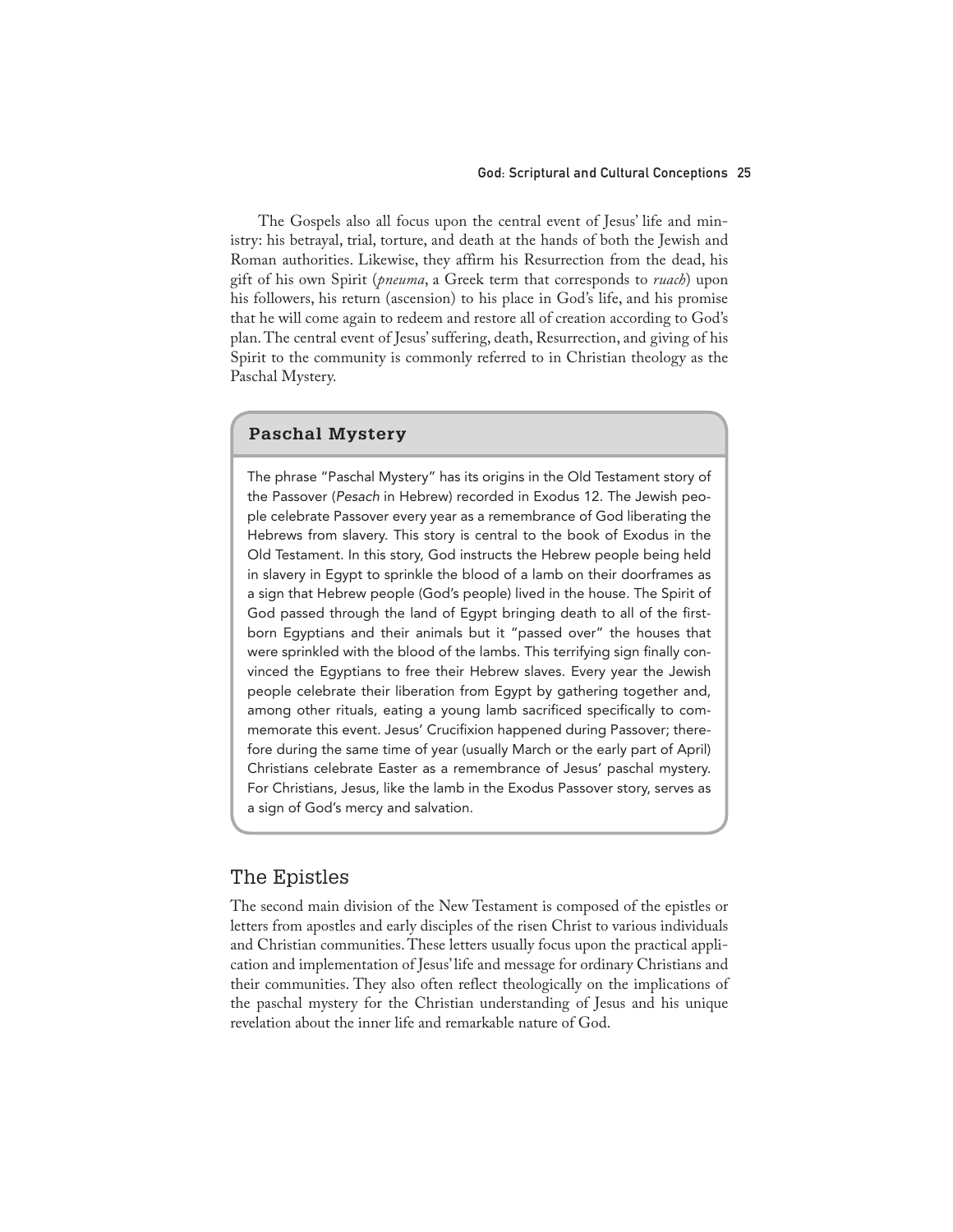## The Reign of God

In the Gospels, Jesus announced that his fundamental mission was to bring humanity "good news" (the meaning of the word "gospel," *euangelion* in Greek) by proclaiming and offering an example of the reign of God. "He has anointed me to bring good news to the poor. He has sent me to proclaim liberty to captives" (Luke 4:16–30). This liberating reign of God is a central theme throughout the New Testament. Echoing the Old Testament prophets and their call for justice, mercy, and repentance, Jesus' message of the reign of God is both a continuation of the unfolding story of God's interaction with the Hebrew people and a radical expansion of God's plan to include the Gentiles, or non-Hebrew people. Catholic theology holds that Jesus' ministry inaugurated this new and expansive vision of the reign of God, and it continues historically through the work of the Holy Spirit in the church and in the world.

In many ways Jesus followed in the line of the Old Testament prophets by proclaiming the love and mercy of God. What was new was that Jesus claimed to have a unique relationship to the reign of God, declaring that he was ushering in a new moment of salvation through his unique relationship to God, whom he called his Father. Moreover, Jesus' claim that he was ushering in the reign of God expanded the scope of the Old Testament covenant between Yahweh and the Hebrew people to embrace the entire world and all people. Jesus' life and ministry on the earth inaugurated this new reign of God. Catholic teaching asserts that the willingness of those who encounter Jesus to follow his example and accept his teaching already serves as a sign of the presence of God's reign. In other words, Jesus was not simply reiterating the covenant, nor proclaiming some future reality that would eventually come to fruition, but he was demonstrating the power of God's presence and the promise of God's salvation through his own life and ministry.

Reflect and Discuss

Does the bishop's treatment of Jean Valjean embody the reign of God as presented in the Gospels? If so, how? Does Valjean's action that freed a wrongly accused man in the scene "Who am I?" embody the reign of God? If so, how? In what ways does contemporary society bring "liberty to the captives"?

## Jesus' View of God

The Gospels portray Jesus explaining the reign of God mainly through parables or through the example of his own life. Parables are simple stories or analogies that Jesus tells that have a kind of "twist" to them. In other words, these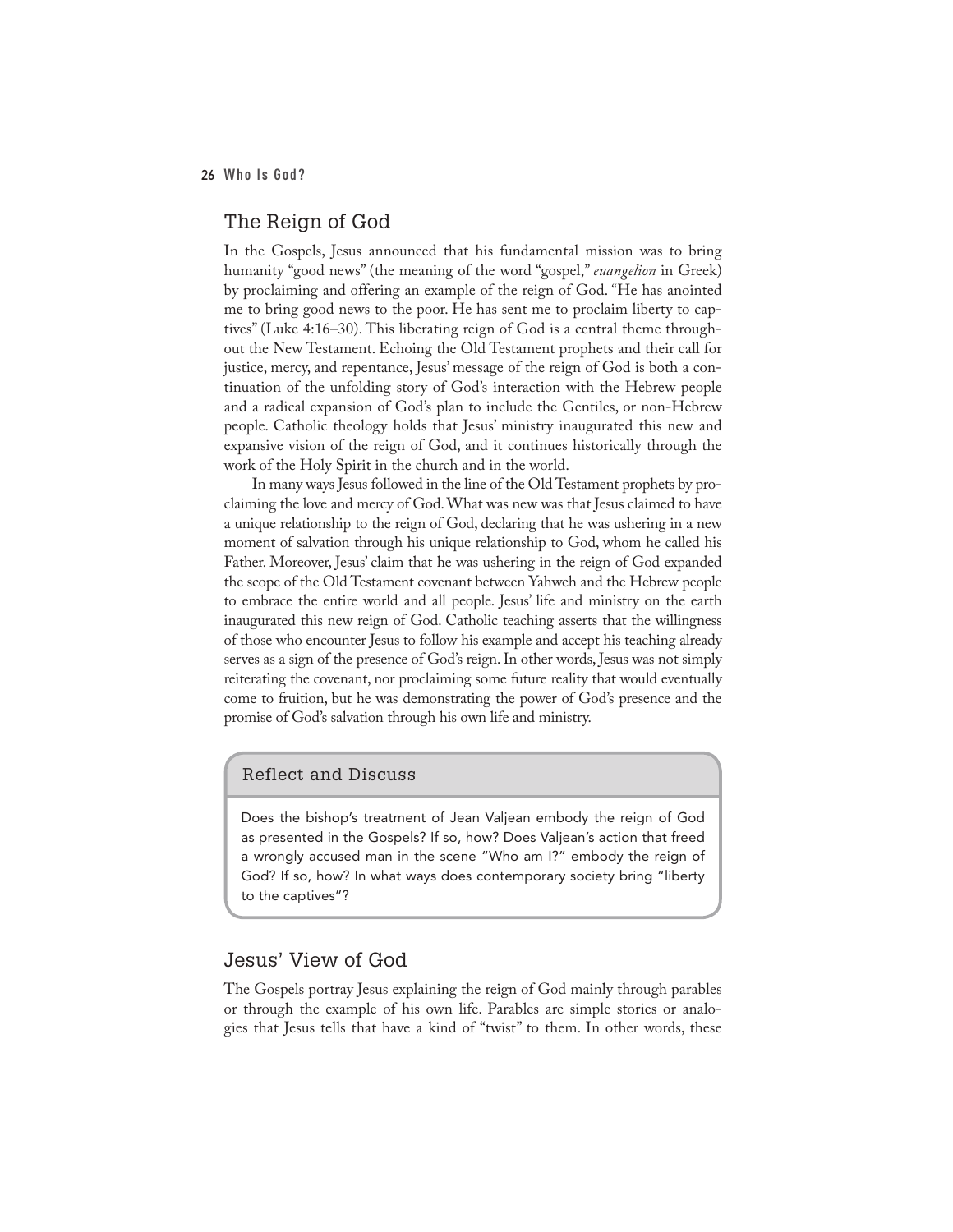#### God: Scriptural and Cultural Conceptions 27

stories do not turn out as expected, or characters in the stories act in ways that are unexpected and even shocking. The parables offer a valuable insight into Jesus' understandings of God and God's plan for the world that often contradict the listener's preconceived notions or expectations.7 Jesus' own life also tended to shock and offend ordinary religious people of his time (Luke 4:16–30). It seems, therefore, that Jesus wanted to challenge people's ordinary understanding of God and God's plan for human beings and human society.

#### Reflect and Discuss

The Gospels paint a picture of God. Are there parallels between *Les Misérables* and the Gospels, and specifically the God they suggest or reveal? Explain.

The passage known as the Sermon on the Mount offers an exemplary collection of Jesus' teachings and parables (Matt. 5–7).<sup>8</sup> The Sermon on the Mount in a way summarizes Jesus' vision of the reign of God and reveals how Jesus understood his own unique role relative to God and God's plan for the salvation of the world.

The first section of the Sermon on the Mount (Matt. 5:1–16) is a series of eight short sayings, each beginning with "blessed are . . . ," commonly referred to as the Beatitudes. The Beatitudes reflect the qualities of the reign of God being inaugurated with Jesus. The second section (Matt. 5:17–48) outlines Jesus' teaching concerning the application of the Old Testament laws in light of his declaration of this new reality of the reign of God that radically includes all people, including one's enemies. This section concludes with the seemingly impossible challenge, "So be perfect, just as your heavenly Father is perfect" (Matt. 5:48). The third section (Matt. 6) is concerned with religious practices and religious devotion in a way that includes Jewish and Gentile people in the reign of God. The fourth and final section (Matt. 7) is concerned with the social ethics of the reign of God in a way that transcends the boundaries of specific religious practices to embrace all people. These teachings also prefigure the establishment of a new covenant from Jesus at the Last Supper before his Crucifixion.

<sup>7.</sup> See further, John R. Donahue, SJ, *The Gospel in Parable* (Philadelphia: Fortress Press, 1988), 1–27.

<sup>8.</sup> The Sermon on the Mount can be divided into four parts, each focused on a specific aspect of Jesus' teaching concerning the reign of God. See Raymond E. Brown, *An Introduction to the New Testament*, 1st ed. (New Haven, CT: Yale University Press, 1997), 178–80. A closely related collection of teachings known as the Sermon on the Plain is found in Luke 6.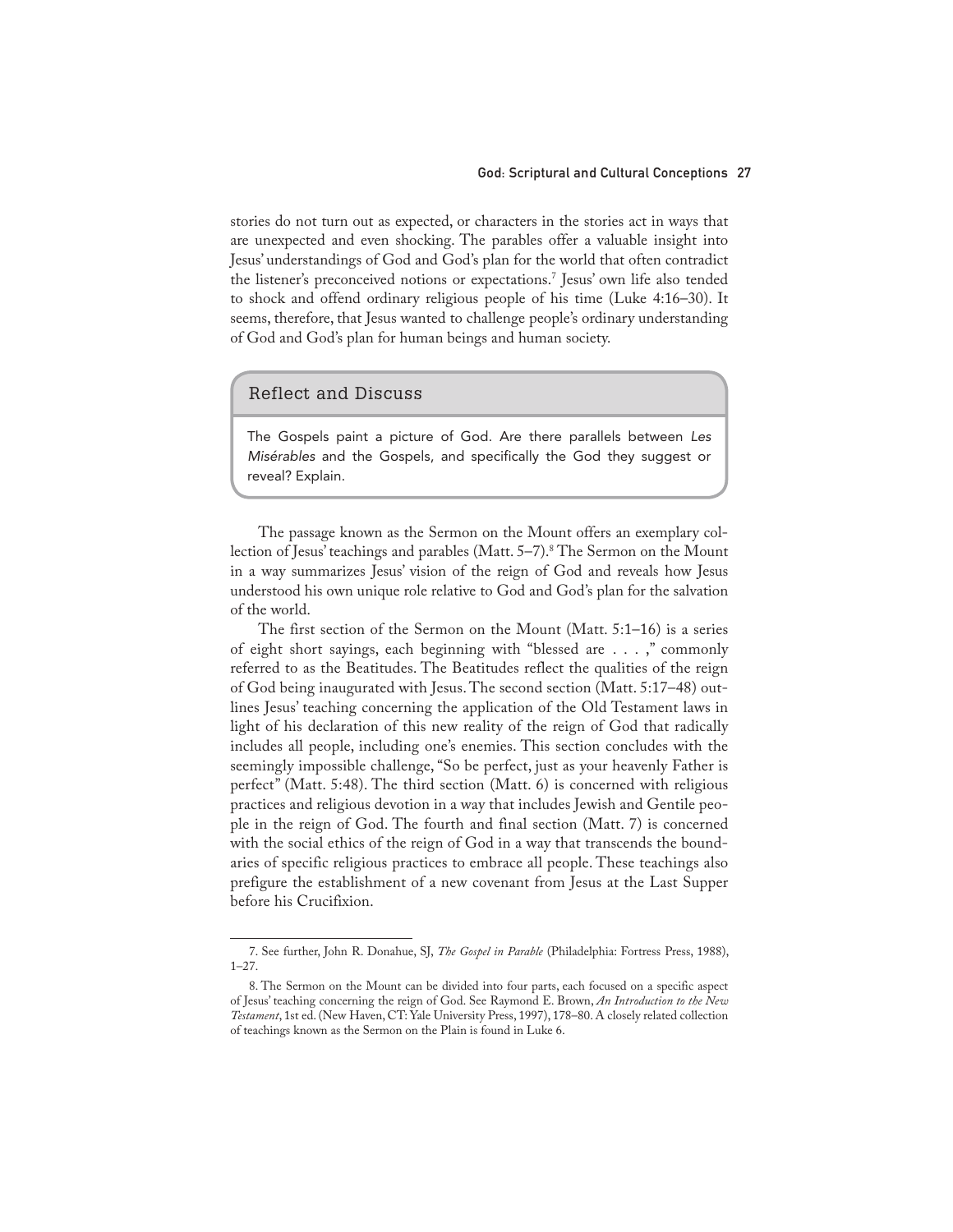#### **God as Present in the Other**

The Beatitudes provide an alternative vision to the values of a society that, both at the time of Jesus and today, prioritizes power, wealth, and self-interest. Instead, the Beatitudes elevate those who are "poor in spirit," those who "mourn," the "meek," those that "hunger and thirst for righteousness," the "merciful," the "clean of heart," and the "peacemakers" as those who reveal the values and therefore the presence of God on earth (Matt. 5:3–12). God is intimately present with the outcasts, those on the margins of society.

In this Gospel passage Jesus repeatedly insists that God is most fully present in and to the world through the lives of other people. Furthermore, Jesus maintains that God is particularly realized in the lives of the poor, the outcasts, the suffering, and all of those whom society (and religion) often deems farthest away from God's love and attention, people whom we see as "the others." Jesus also implies that God can often be best seen as present and most deeply experienced when one finds oneself thrown into or living among these groups of people.

#### **The Compassionate God**

Jesus represents God as "suffering with" (the meaning of the word *compassion*) human beings. The Beatitudes reveal that God's compassion is most visible for those who live according to the virtues of the reign of God. Those qualities correspond to the unique and powerful love of God. In one of the clearest examples in the Beatitudes, Jesus tells the pure in heart that they will see God (Matt. 5:8), which is something that even Moses was not able to do.

The peacemakers in this life are boldly called sons and daughters of God (Matt. 5:9). The Beatitudes reveal that God is now present in the world in a new way through Jesus and this presence allows God to experience what human beings experience, even extreme suffering and death. This will be especially and uniquely borne out in the suffering that Jesus will undergo in what Christians refer to as "the Passion." Jesus, God's concrete presence in the world as a human being, is the sign that God, in and through Jesus, practices what God preaches: namely that all are called to love God and love other people with absolute trust in the power of this love to rescue and restore human life.

#### **Reinterpreting the Old Testament Laws**

Jesus expands the values of the Beatitudes into a new and dynamic relationship with the Law of the Old Testament. The new message of God's presence on earth through Jesus Christ does not somehow negate or otherwise cancel the revelation of God recorded in the Old Testament. On the contrary, the author of Matthew claims that the promises delivered to Abraham, Moses, Isaac, David, and the prophets are now fulfilled in Jesus' ministry. "Do not think that I have come to abolish the law or the prophets. I have come not to abolish but to fulfill. Amen, I say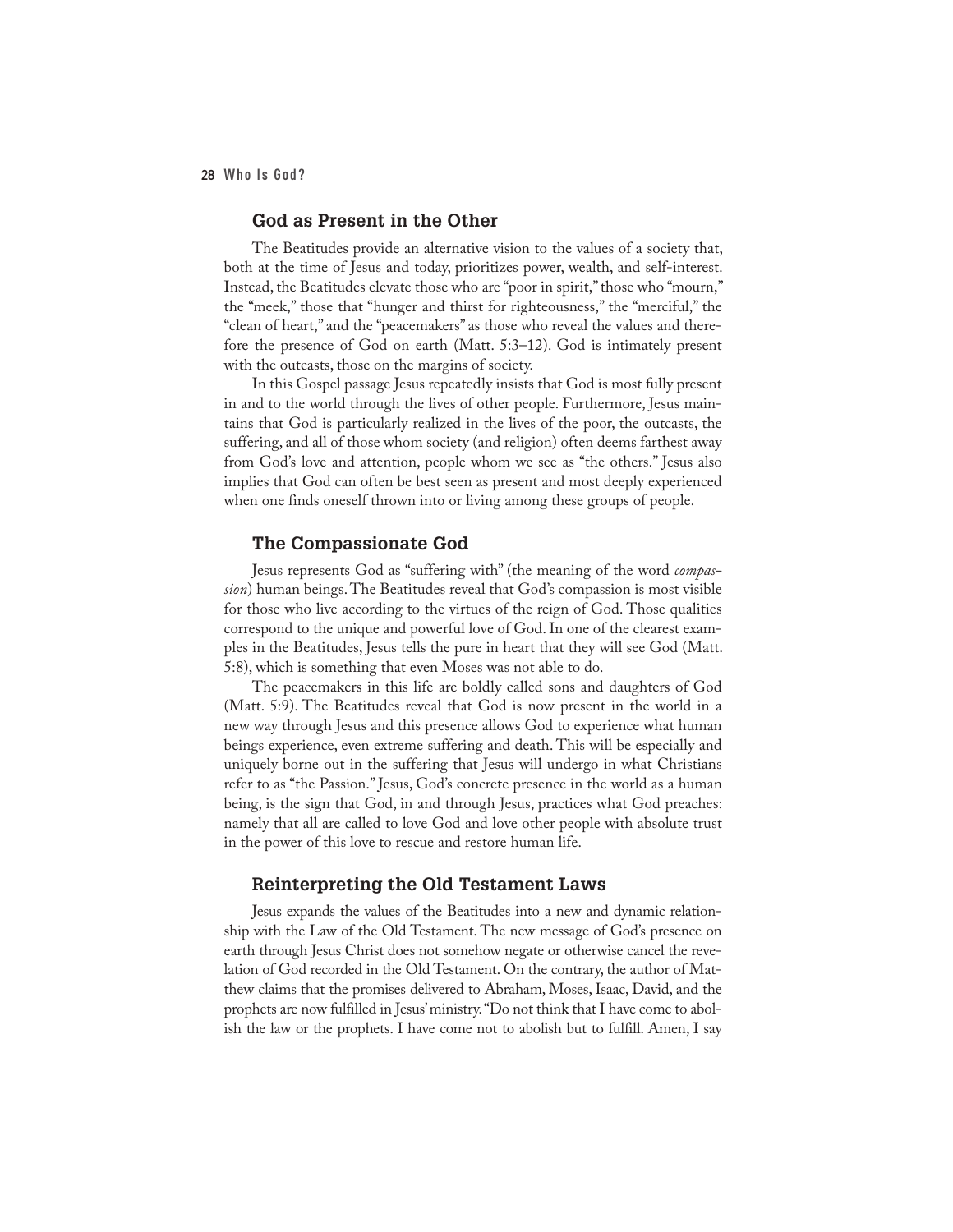to you, until heaven and earth pass away, not the smallest letter or the smallest part of a letter will pass from the law, until all things have taken place" (Matt. 5:17–18).

Central to this question of fulfillment is Jesus' claim that he is the Son of God. Jesus refers to God in a very intimate and personal way, as *Abba*, literally as "daddy" or "papa." This implies that God is never distant, impersonal, or unconnected. Jesus insists that God remains intimately close to human beings, closer than the relationship of parent to child. For Jesus, then, one cannot be without God any more than one can be without a biological father and mother (Matt. 6:32–34). Furthermore, the affectionate name implies that God not only loves people in a general way, but loves them personally and intimately. This parental language is most clearly expressed in what is referred to as the Lord's Prayer, the prayer that Jesus teaches his disciples and that Christians continue to recite across denominations worldwide (Matt. 6:9–13):

Our Father in heaven, hallowed be your name, your kingdom come, your will be done, on earth as in heaven. Give us today our daily bread; and forgive us our debts, as we forgive our debtors; and do not subject us to the final test, but deliver us from the evil one.

#### **The Just God**

In this section of the Gospel, God's justice is revealed as something far greater than justice as typically understood in Jesus' time or today. Jesus announces not only a new, more intimate, caring, and merciful understanding of God; in his call for God's justice, or "right relationship," he elevates the status of all people, not just those of the Jewish faith. In the Gospels, Jesus spends a great deal of his time criticizing individuals and institutions (governments, religions, and economic systems) that take advantage of or disregard ordinary people, especially those people who are weak and vulnerable. For Jesus, human beings, not rules and regulations, are absolutes (Matt. 6:25–31). Every human being is a child of God and therefore worthy of infinite dignity and respect. This means that human society and its institutions are here to serve and improve the lives of people, not the other way around (Matt. 6:24). Religious systems, even the Jewish traditions with which Jesus grew up, are meant to serve ordinary people and help them in their daily life; people are not here to serve or be held captive to these institutions (Matt. 7:21–23).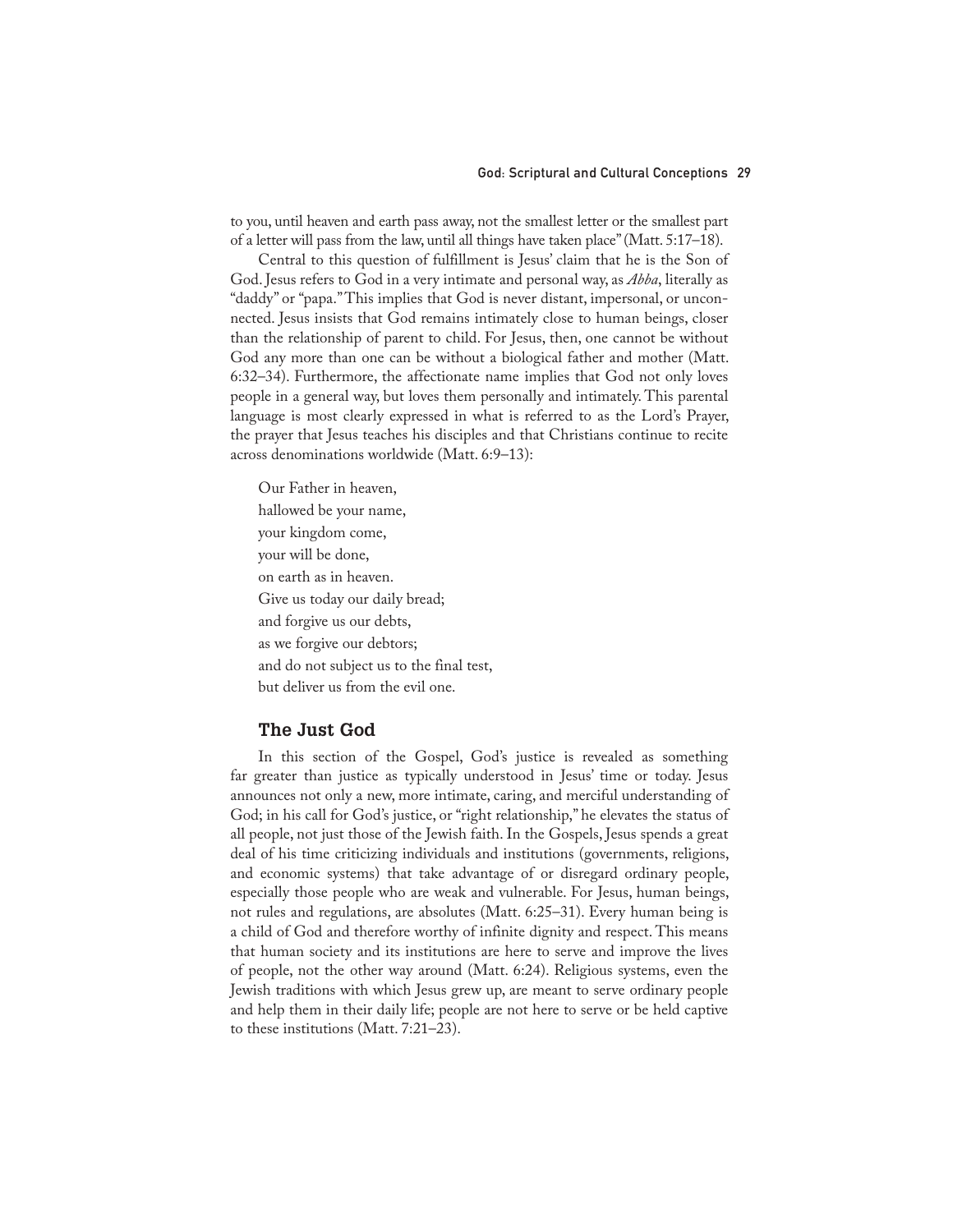Similarly, governments, social systems, economic structures, and cultural practices are to be judged on how well they serve to protect and promote the infinite dignity and value of each human life. These institutions are especially held accountable for how they treat the "others." All human institutions are meant to serve and protect the most vulnerable members of society: the poor, the elderly, orphans, immigrants, prisoners, and social outcasts. People will ultimately be judged by God on how well they recognize and treat the neediest members of their family, community, and society (Matt. 7:12, 25:31–46). The Torah and its rules for daily and social life are not rejected by Jesus, but they are put in a new context. Even the Torah is to be interpreted through the lens of the reign of God and the life of Jesus. His treatment of people and his elevating them above mere rules or religious doctrines become the new standard for correct understanding of God and God's will for human beings and creation (Matt. 7:24–27).

#### Reflect and Discuss

How do the bishop's acts toward Valjean compare with the way US society treats the people Hugo calls *les misérables*? Give examples to illustrate.

#### **Religious Practices in the Reign of God**

Jesus speaks about the piety, or religious practice and devotion, of the reign of God in Matthew 6. In this section of the Sermon on the Mount, Jesus highlights the providence, or protection and divine guidance of God, for all of his children, and indeed the whole world. God not only loves human beings (and even likes them), God also knows each one as an individual and is working to make each life as rich and full as possible. Jesus makes it clear that although God gives humans control of the world and their personal lives, God does not abandon people to simply make it or not on their own. God has a plan and intention for each person and is constantly working to help each person realize this plan as fully as possible. For Jesus, life is not an obstacle course with winners and losers, those who make it and those who don't at the end. Jesus asserts that human life is a project, with many possibilities, one of which is the choice to completely trust in the power of God (Matt. 6:19–34). Jesus reveals that God can be trusted completely and unconditionally to bring about the fullest possible life for everyone.

## Reflect and Discuss

Do you see a relationship between Valjean's story and the providence of God highlighted in the Sermon on the Mount? Explain.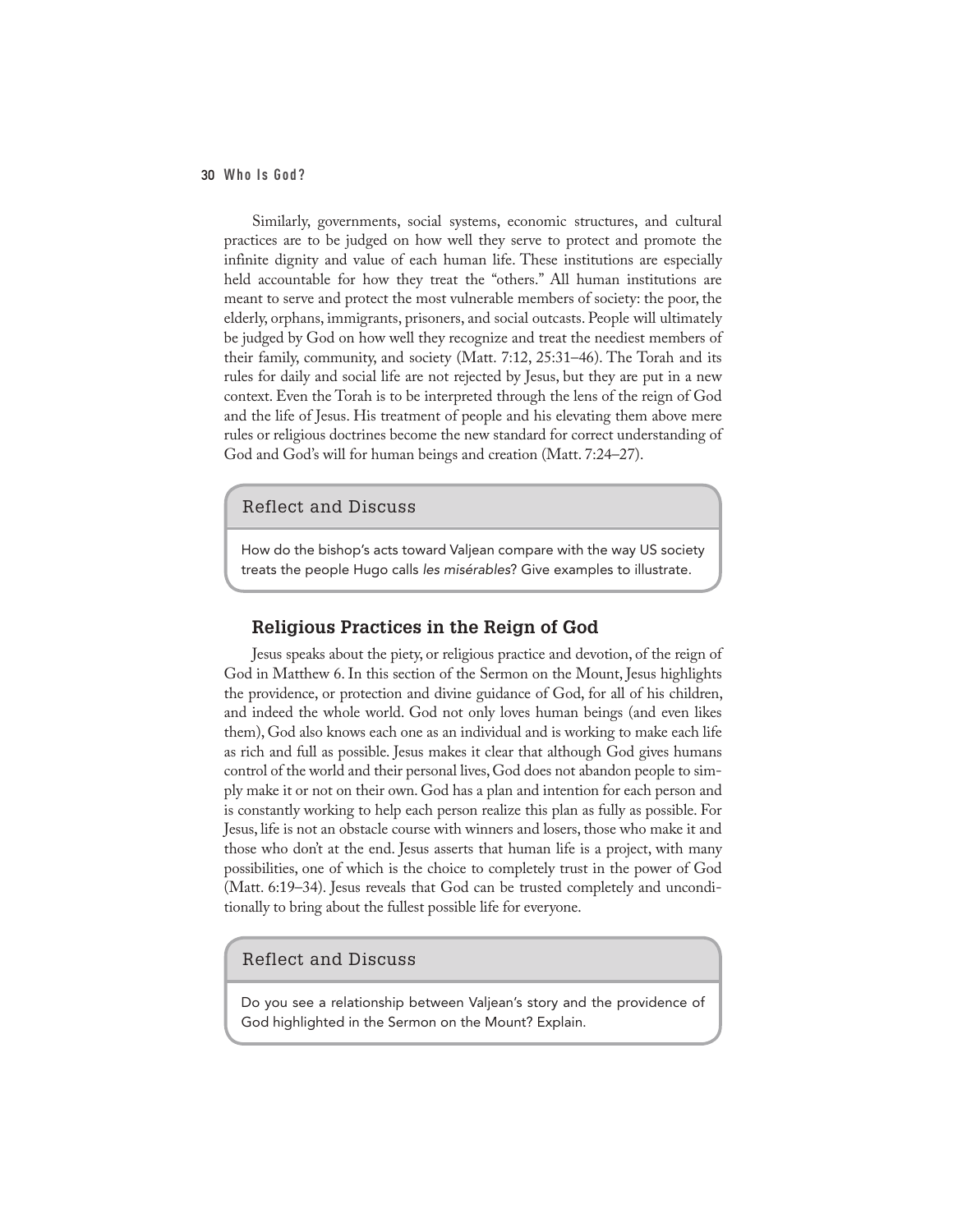#### **The Reign of God and Society**

Jesus contends that God is not only present in individual persons but expands the notion of God's presence and agency to the world as a whole. This is primarily demonstrated through Jesus' insistence that the ethical principles he espouses have wider, even universal implications (Matt. 5:13–20). Many contemporaries of Jesus thought that God was only "present" in the Temple, or the Torah, or both, in particularly "religious" ways (worship, observances, and rituals) that were unique to Israel. In the Sermon on the Mount and the Gospels as a whole, however, Jesus boldly asserts that God's presence and love is not confined to any one place, people, or religion and even goes so far as to claim that God "dwells" in him and is present in his words and actions, and thus God is accessible to everybody. In this manner, Jesus is saying that God is available or present to all people at all times. While Jesus never denies that God is present to people through traditional religious activities, he insists that God's presence is not limited to such activities. In fact, the *normal* arena of God's activity in the world is the daily life of ordinary people. Human beings primarily experience God's presence and respond to this presence in their daily activities, in their relationships with others, and in the seemingly insignificant events that make up day-to-day life. In another place in the Gospels Jesus makes this clear when some religious leaders ask him where the reign of God is and when it will come. Jesus says some leaders will claim it is here or there but people should know that it is already among them and in their daily lives (Luke 17:23).

#### **The Holy Spirit**

In the Gospels, Jesus claims to have a unique and ultimately radical relationship to God. Jesus calls God "*Abba*." Jesus invites his disciples to share in this special filial relationship with *Abba*. In Jesus' Resurrection from the dead, his life and mission are revealed as something fundamentally different from anything that the Hebrew tradition had previously witnessed. In what is called the "Christ event," or more properly the paschal mystery ( Jesus' death, Resurrection, and sending of the Spirit), the risen Christ actually shares his own *ruach*/*pneuma* with his disciples, thereby demonstrating that he was not merely one filled with the divine *ruach*/*pneuma*, but that he had the capacity to bestow the divine presence on others.

Furthermore, throughout the Gospel narratives Jesus is seen doing things that, it was believed at the time, only God could do: forgiving sins, effecting and controlling the natural elements like storms, casting out evil, raising the dead, and having power over the Torah and its proper interpretation. And while in the Gospels Jesus only seems to allude to his unique status on a few occasions, even his persecutors presume that he is claiming some kind of special and blasphemous participation in God's own life. So while the Gospels offer no explicit discussion of Jesus' divine nature, they presume it. For the Christian communities